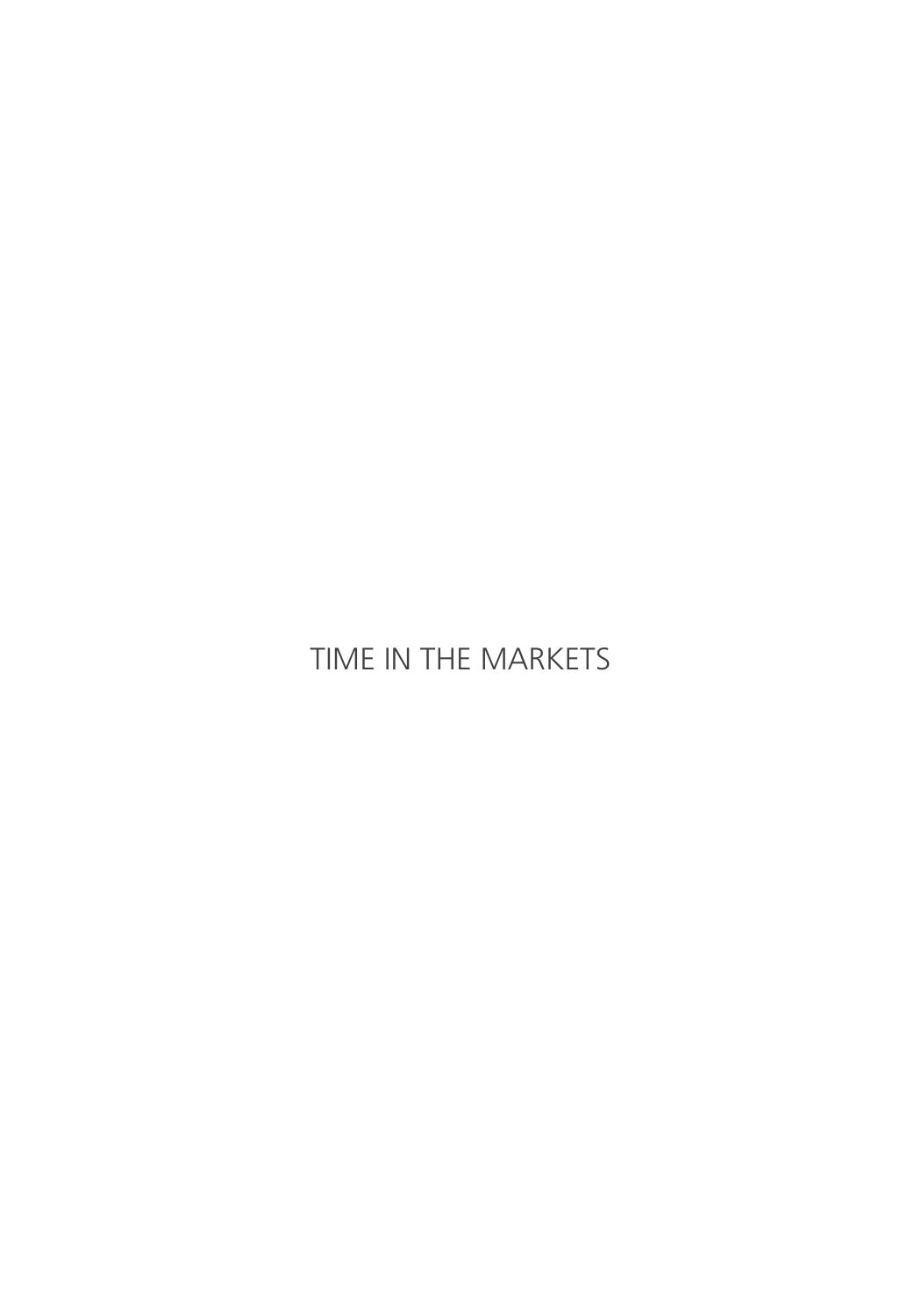



#### **LESSONS FROM THE FIRST 30 YEARS**

| <b>INTRODUCTION</b>         | 4  |
|-----------------------------|----|
| <b>KEY LESSONS</b>          | 6  |
| <b>MARKETS</b>              | 10 |
| COMPOUNDING                 | 14 |
| <b>VALUATION</b>            | 18 |
| <b>BONDS</b>                | 20 |
| <b>PROPERTY</b>             | 24 |
| <b>EQUITY</b>               | 28 |
| <b>TIME</b>                 | 32 |
| <b>RISK</b>                 | 34 |
| TIMING AND ASSET ALLOCATION | 36 |
| <b>OTHER OBSERVATIONS</b>   | 38 |
| <b>MAXIMS AND CLICHÉS</b>   | 44 |
| ARE WE OVER REGULATED?      | 46 |
| RECOMMENDED READING         | 52 |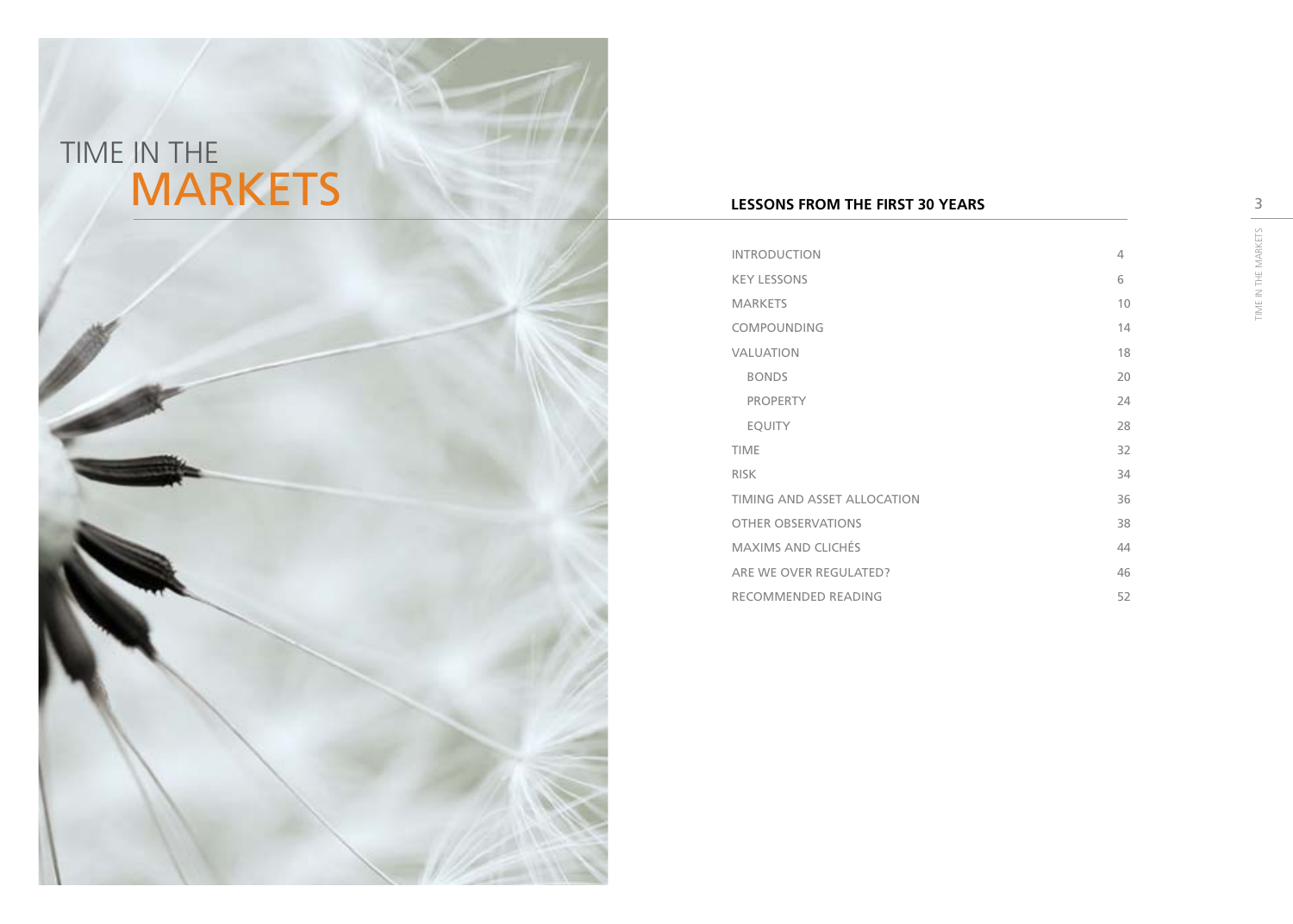

### <span id="page-2-0"></span>**INTRODUCTION**

When I began my career in 1978 I made a plan to save and invest. My goal was to achieve a capital base of R100 000 and I worked out I could do it in 10 years. At the time I was earning a gross salary of R100 a month. You can imagine how little I could spare for investments.



In 1981, I co-founded Foord Asset Management with Liston Meintjes. I recall that we targeted assets under management of R5 million for the partners to be comfortable. To break even, we required even fewer assets under management.

I share these anecdotes to show how silly these numbers look in the cost of money today. Therein lies the most important lesson of investing and one I was fortunate to learn early on: the biggest destroyer of capital is inflation!

The best way to protect capital from inflation is to invest capital in assets that earn income. More importantly, invest in assets that produce an income that can rise with inflation. Leases with adequate inflation escalation and companies with pricing power can work in your favour. However, fixed rate investments are unlikely to do the job and will destroy wealth if the interest rate is at or below the expected inflation rate.

It has been said by more than one successful investor that investing is simple, but not easy. I agree that it is simple and the facts of limited success prove that it is not easy. But this should not be so. This is counterintuitive: if it is simple, it should be easy.

In this book, celebrating Foord's thirtieth anniversary, we hope to demonstrate where people fail in what should be easy. We can lay out the guidelines to help you become a better investor, but you need to do the hard work yourself. Hard work, discipline and common sense will turn the uncertainty of the future into well-earned wealth.

On behalf of all of us at Foord, happy reading and good investing.

Dave Foord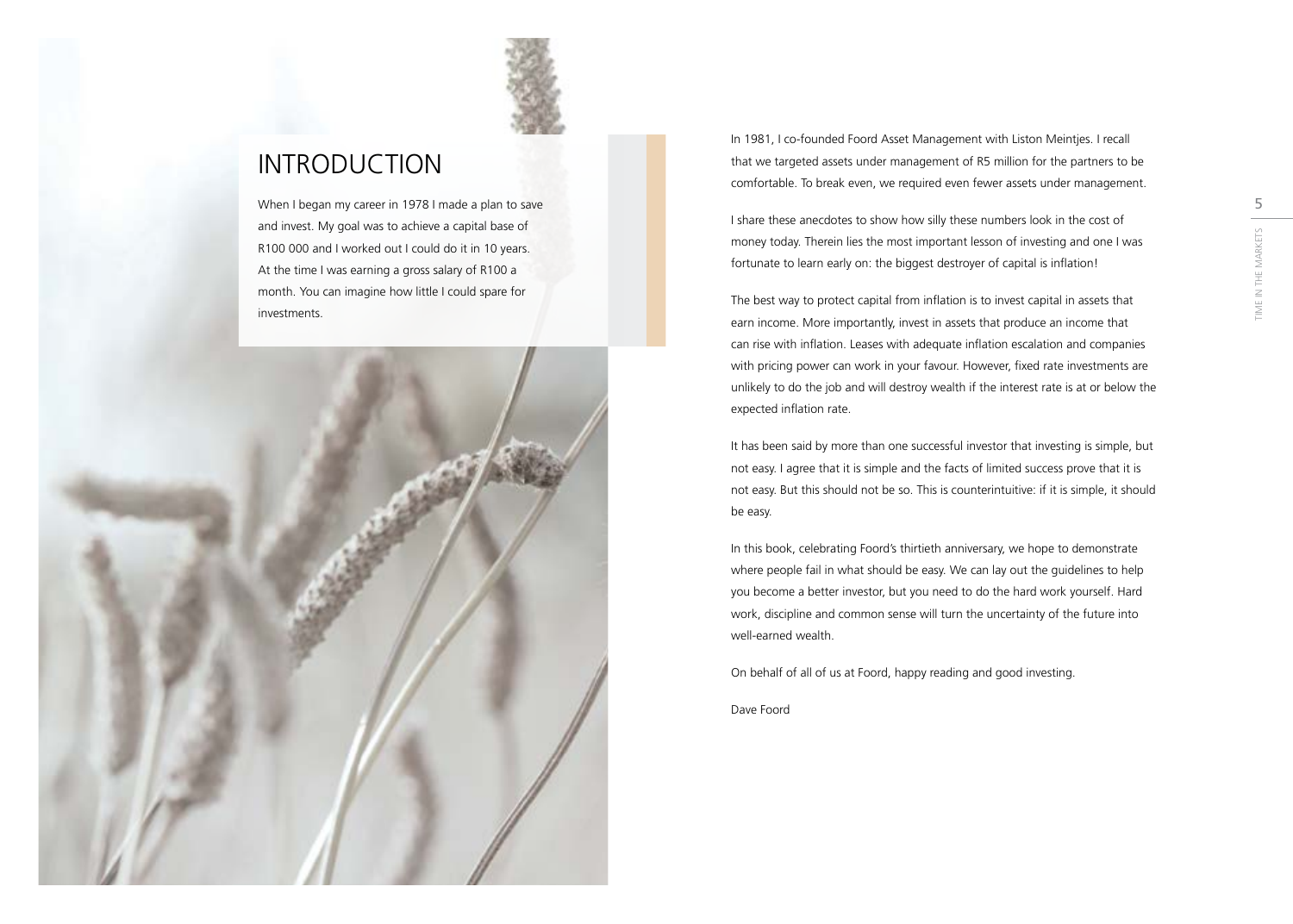<span id="page-3-0"></span>

#### **One**

The first lesson that all prospective investors should learn is that there is no simple formula to make you rich. The markets certainly do not exist to make you rich. On the contrary, there is a friction, a cost or vigorish<sup>1</sup> against you. The capital markets are there to raise capital and match buyers with sellers. They are also good at transferring wealth. The cost of the infrastructure supporting this system plus your transaction costs is much higher than you think. The game is tilted against you. Just being aware of this and reducing your costs will help improve your net returns and make you a better investor.

#### **Two**

Study the great investors; John Templeton, Philip Fisher, Bernard Baruch, Bill Gross, John M. Keynes and of course Warren Buffett and Charlie Munger are investors we respect and admire. Understand their methodologies, their developments, early accomplishments and how they progressed to become great. Read as much about them as you can. You'll see a common thread of energy, persistence, hard work and independent thought. For the most part, individuals produce better results than teams. Committees tend to dilute investment ability because the right decision is unlikely to meet with consensus approval. In this regard, less is definitely greater than more.



<sup>1</sup> The amount that bookmakers charge for their services is known as the vigorish. It is the amount they would earn irrespective of the outcome of their wagers. The word is Yiddish slang and has its origins in the Russian term for winnings, vyigrysh.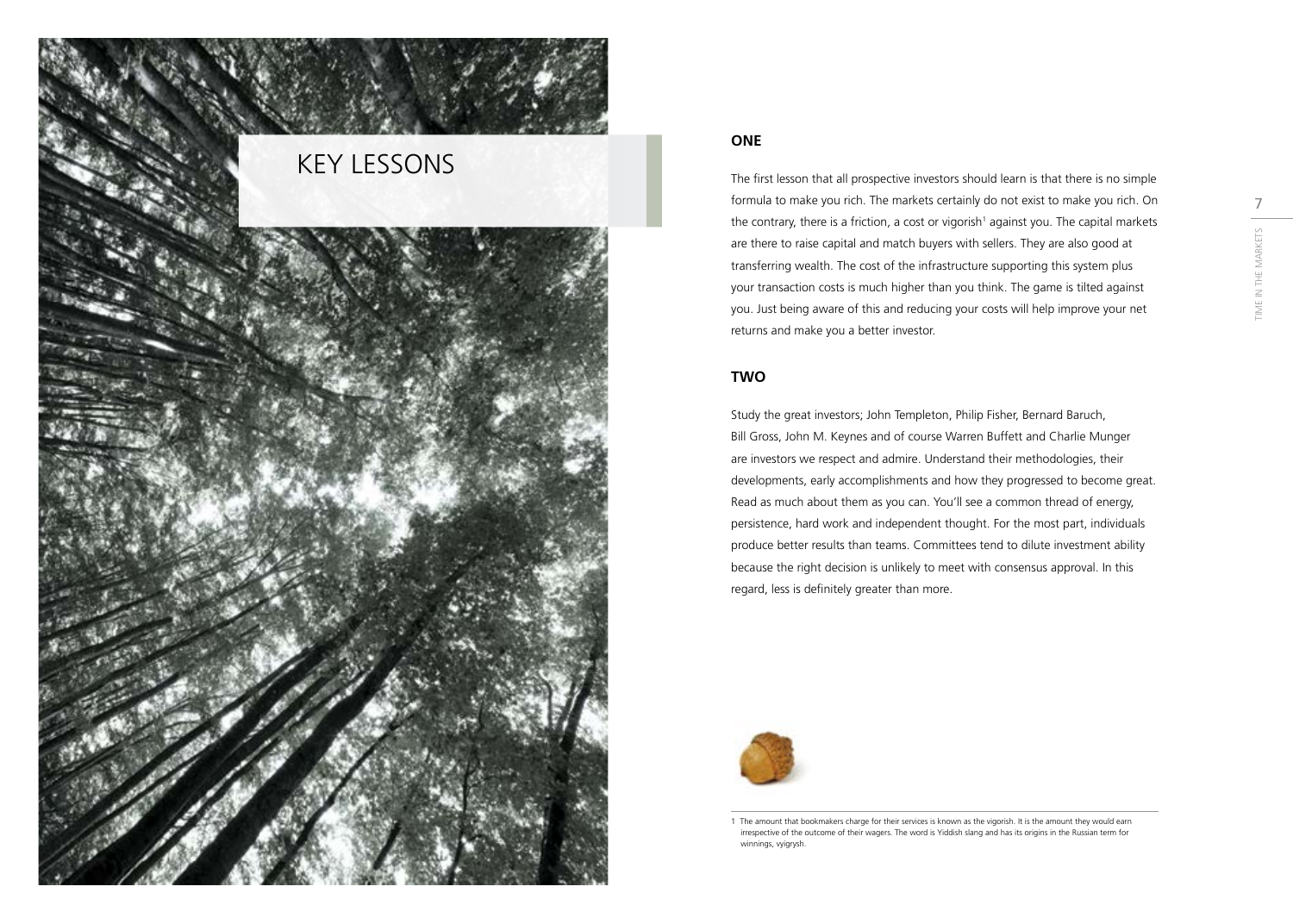#### **Three**

8 8 and within your intellectual and emotional range. Know and understand the subsequence to the past does not easily extrapolate into the future, which that we seek. The past does not easily extrapolate into the future, w Investment is easy to do and to succeed in; speculation is even easier to do but<br> $\frac{15}{20}$ <br> $\frac{15}{20}$ <br> $\frac{15}{20}$  extremely difficult to succeed in. Speculation is a short holding period and an<br> $\frac{15}{20}$ <br> $\frac{15}{20}$ <br> Know thyself. Set investment objectives that are realistic, within your budget and within your intellectual and emotional range. Know and understand the difference between investing and speculating. The difference is enormous. Investment is easy to do and to succeed in; speculation is even easier to do but extremely difficult to succeed in. Speculation is a short holding period and an uncertain result. An investment is a long holding period and a more certain result.

### **"I GROW OLD LEARNING** something new **EVERY DAY.**"

Solon 630-560BC

This covers the money market as an investment because of the certainty of a positive result.

What is a long holding period? Different things for different folks, but it should be at least 18 months and preferably longer. You need to be in it to win it. Studies show that 80% of equity returns occur on

2% of the days. Jumping in and out means you will probably miss the best up days, particularly as they often occur at the point of maximum pessimism. So focus on investment. We suggest you leave speculation to those with the temperament and the capital to withstand adverse results.

#### **Four**

Always remember that as investors we are dealing with the future. It is the future is intrinsically uncertain. We are therefore seeking certainty where very little certainty exists. To be successful you will need to manage this uncertainty.

#### **Five**

You should be aware that cycles do exist – they are a natural part of life, like the seasons, like the tides and like breathing in and out. Economic cycles also exist and it is important that you recognise this as fact. We find it surprising how many people still deny this. Standing in the way of market cycles, you will not only suffer the ignominy of a King Canute but you will do yourself serious financial harm. Market cycles are driven by interest rate cycles (valuation impact) and the business cycle (earnings impact). These two cycles are interconnected, but not exclusively so.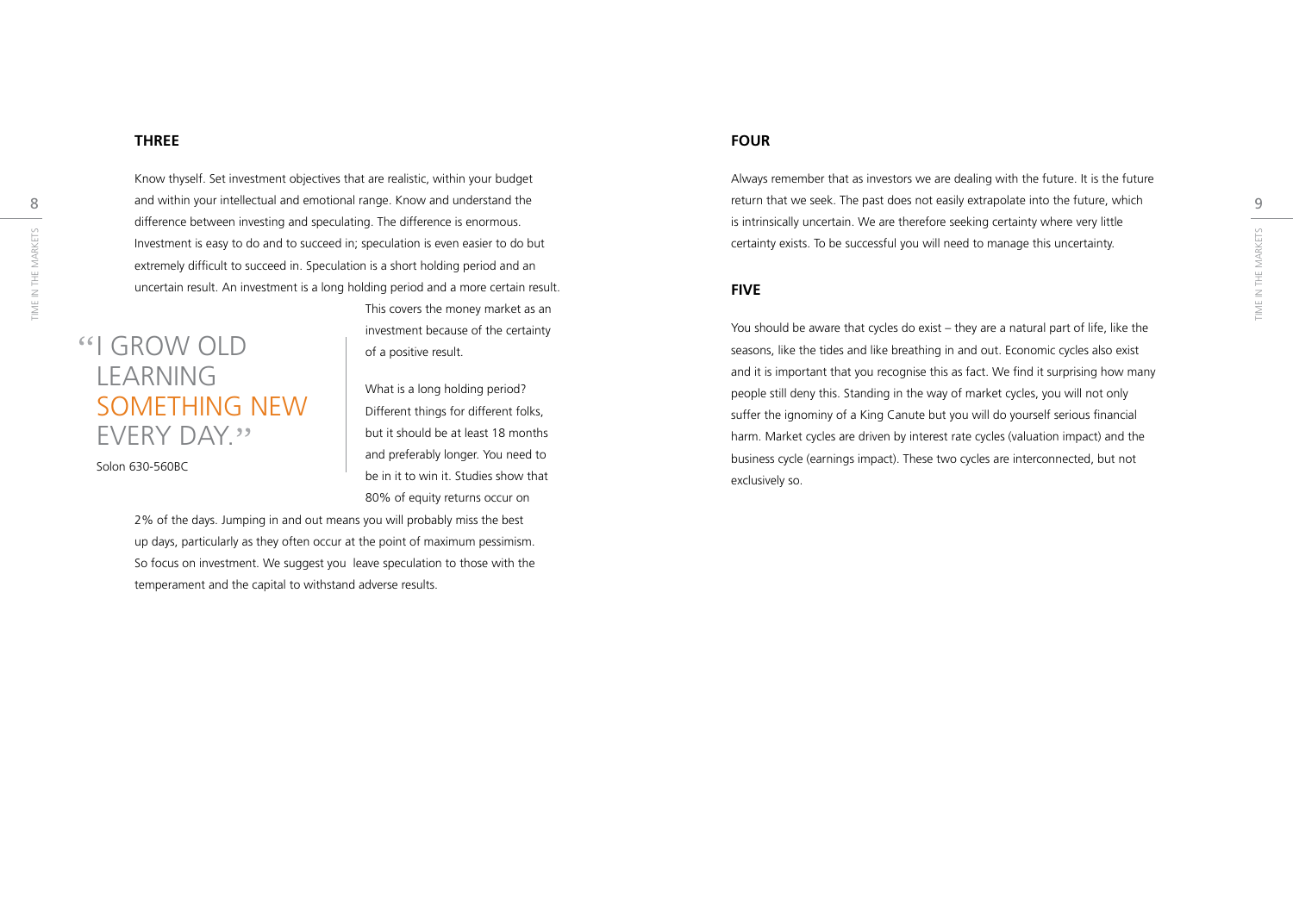<span id="page-5-0"></span>

Securities exchanges the world over provide access to listed securities for long-term investors and speculators alike. As you will know, markets rise and fall. In our experience, market levels are determined by four main elements:

- 1. The money available for investment is driven by excess profits and liquidity amongst other factors. Note that this may act as either a positive or a negative force.
- 2. Interest rates are key because all investments compete with each other on yield comparisons.
- 3. Confidence affects the investment time horizon and also brings in the greedfear trade-off, so often visible in the markets. Note that confidence may behave as either a positive or a negative force and has many elements.
- 4. Return on the asset: in the case of equities, return refers to dividends; on property it is rent; and on bonds it is the coupon. This is the actual yield and is crucial for multiple reasons, including comparison.

These four factors are by far the most relevant determinants of market levels, jointly accounting for nearly all the attribution. Unfortunately not all of this is quantifiable, and where quantity can be measured the importance of quality is often overlooked.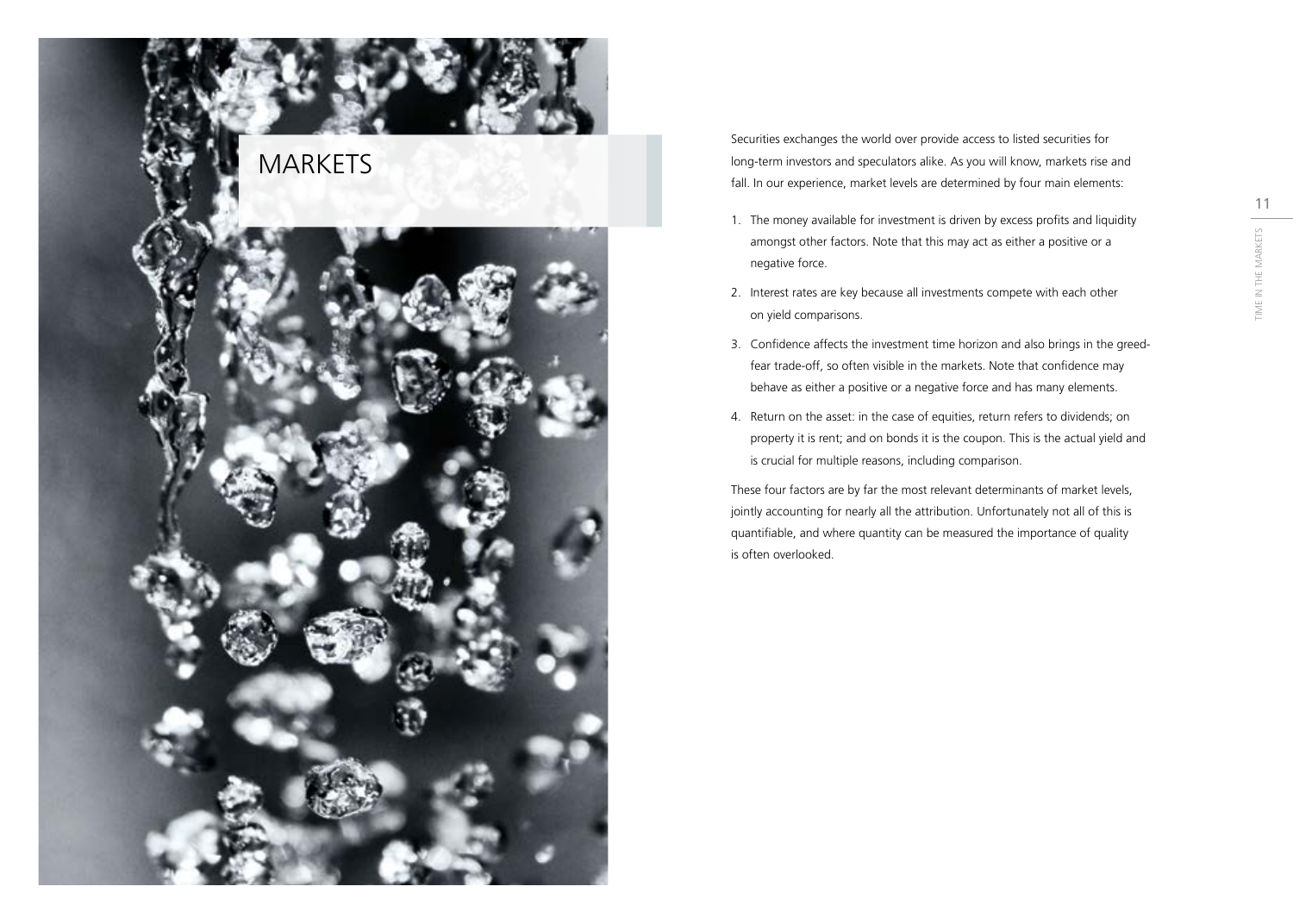#### **Price vs Value**

Price is offered to you by the market every day. It is often said that price is what is in the eye of the beholder and is far more stable. The markets afford one the opportunity to compare value to price on a frequent basis.

THE CYNIC KNOWS<br>
THE CYNIC KNOWS<br>
Example it is our view that the markets are not efficient and therefore opportunities<br>
exist to buy great value at great prices from time to time. You may not get such<br>
Example 1999 are ef It is our view that the markets are not efficient and therefore opportunities exist to buy great value at great prices from time to time. You may not get such opportunities every year, however. This brings in the need for patience and vigilance when investing for the long term.

#### **Judgement**

There is some debate about whether investing is an art or a science. We certainly have plenty of data to crunch and manipulate in many ways to get to a scientific answer. Yet few finite answers have come to the fore from the financial scientists. Those answers that have do not stand the test of time because they are not relevant enough to work at all times in all markets. There are opinions everywhere

### **"THE TROUBLE WITH** common sense is it isn't so COMMON."

– everybody has at least one, but they are seldom right for long.

Without doubt, investing successfully takes good judgement. The better your judgement, the more successful you will be as an investor. But good judgement, surprisingly, is in short

supply. This increases market inefficiency and volatility. Therefore it also increases opportunities for those with longer time horizons and better judgement.

#### **Market Efficiency**

12 you pay, value is what you get. Price may be volatile. Value on the other hand the state the state investment markets are efficient<sup>1</sup>. We believe that markets are efficient – the state of that markets are efficient – t A question that has stymied economists and finance experts for decades is whether investment markets are efficient<sup>1</sup>. We believe that markets are efficient – efficient only at transferring wealth: squeezing you out of a bull market, sucking you into a bear market.

> However, we do not believe they are efficient at pricing securities. For evidence of this, look how often the forward interest rate curve is wrong. Also, prices on some multi-billion dollar companies change by more than 5% in a day with little or no material news flow. That is greater than the annual return on US dollar cash in a single day!

### The cynic knows THE PRICE OF **EVERYTHING** AND the value of NOTHING."

Oscar Wilde

It's important to understand that individual market participants have different time horizons. Probably because of this, they have different valuations. Prices are set by the last seller and buyer. Often their motivations have nothing to do with valuation. In fact, the majority of trade is for speculative purposes and not for investment. Therefore the majority of trade does not take any account of the long-term value of the asset. Why then should the price set by the marginal buyer and seller be correct for all?

<sup>1</sup> The efficient-market hypothesis (EMH) states that financial markets are "informationally efficient." EMH asserts that given the information available to the market at the time of the trade, market participants cannot consistently achieve returns in excess of average market returns on a risk-adjusted basis.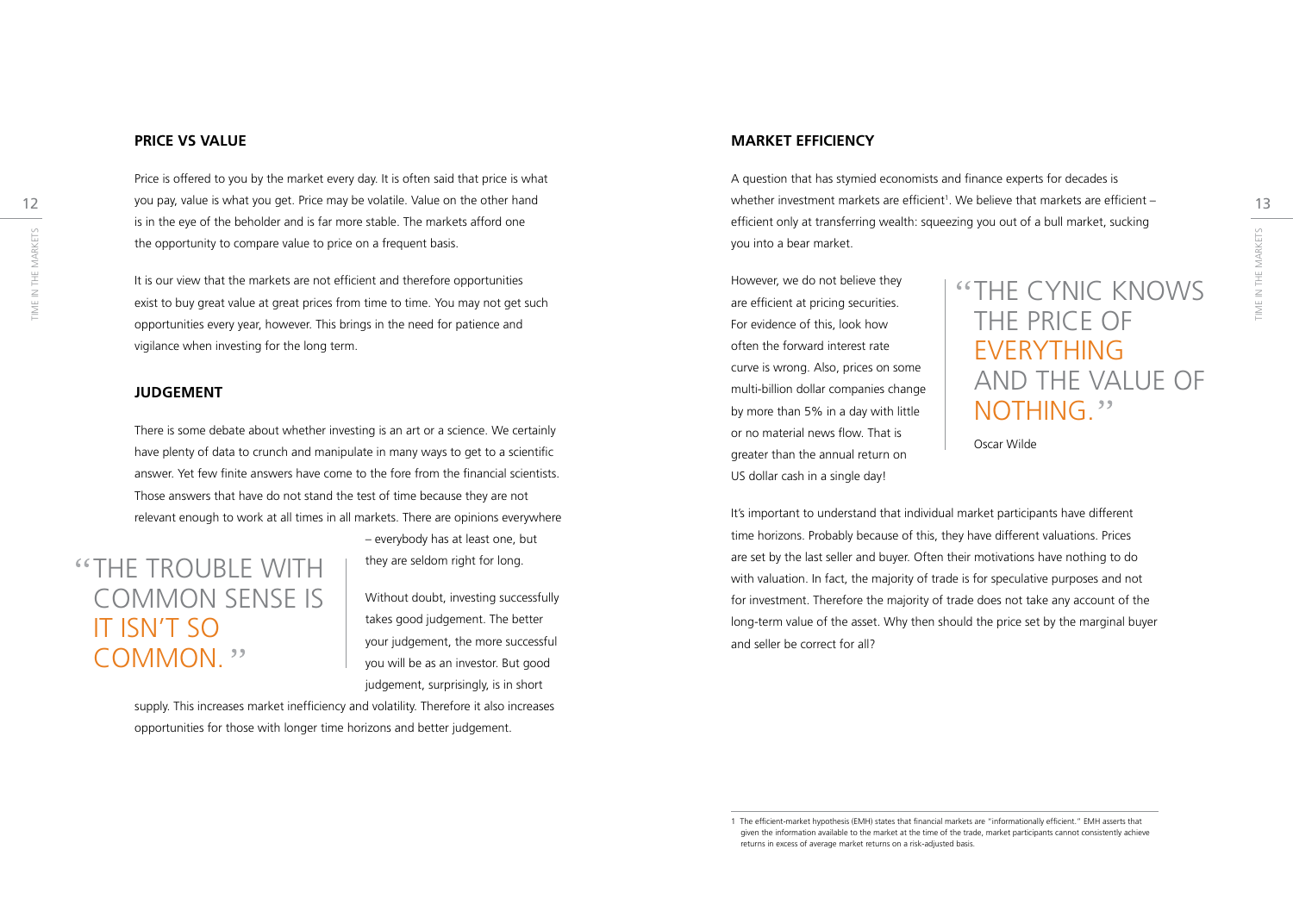### COMPOUNDING

Compound interest certainly competes with the wheel as one of the most important tools of man. You need to harness this force to become a successful investor.

<span id="page-7-0"></span>

We've all read about the Lenape Indians who sold Manhattan for a bunch of beads to the Dutch in 1626. But who got the better trade? It can be argued the Lenape Indians did (and not because the Indians were quasi-nomadic and the concept of private land ownership was unknown) despite Manhattan now being amongst the most expensive real estate in the world. The result comes from the return the Indians could have achieved from the then value of the beads, estimated to have been worth about 60 guilders at the date of trade. At a 7% per annum rate of return the current value would be about 5.4 trillion euros<sup>1</sup>. The Indians' descendants would probably be able to buy Manhattan back with that and still have much capital left over<sup>2</sup>!

Makes you think, doesn't it? At least it should, but you can blow that apart by challenging the valuation assumptions at both ends of the time horizon and by introducing inflation. So here follows a better one that holds up in the face of these challenges.

Take the weight of gold entombed with Tutankhamun in 1323 BC and compound it to its current weight at 2% per annum. The result is more gold than there is in the world today, by a factor exceeding a trillion trillion<sup>3</sup>. Bear in mind that King Tut was a juvenile and minor pharaoh, that he did not have much wealth, that the tomb held much more than gold and the value of the workmanship is not brought to account. What's going on here? Compound interest does not work over long periods? No. Man has not increased his wealth in 3000 years? Perhaps. Is 2% a high real rate of return over long periods? Yes!

<sup>1</sup> The euro replaced the Dutch guilder on 1 January 1999 with one euro being equivalent to 2.20371 guilders at that date.

<sup>2</sup> The total taxable value of Manhattan real estate was estimated to have been \$257 billion in 2008 according a New York City Department of Finance publication dated 15 January 2007.

<sup>3</sup> King Tut's body was placed within three mummiform coffins. The innermost coffin is composed of 110.4 kg of pure gold. His famous gold burial mask weighs 11 kg. If one ignores all other gold artifacts and gilding, compounding this 121.4 kg of gold at 2% per annum for 3,333 years results in a number almost too large to print – 5,602 trillion trillion tonnes of gold! By contrast, it is has been estimated that all the gold mined in the world by the end of 2009 totalled 165,000 tonnes with unmined reserves approximating 31,000 tonnes.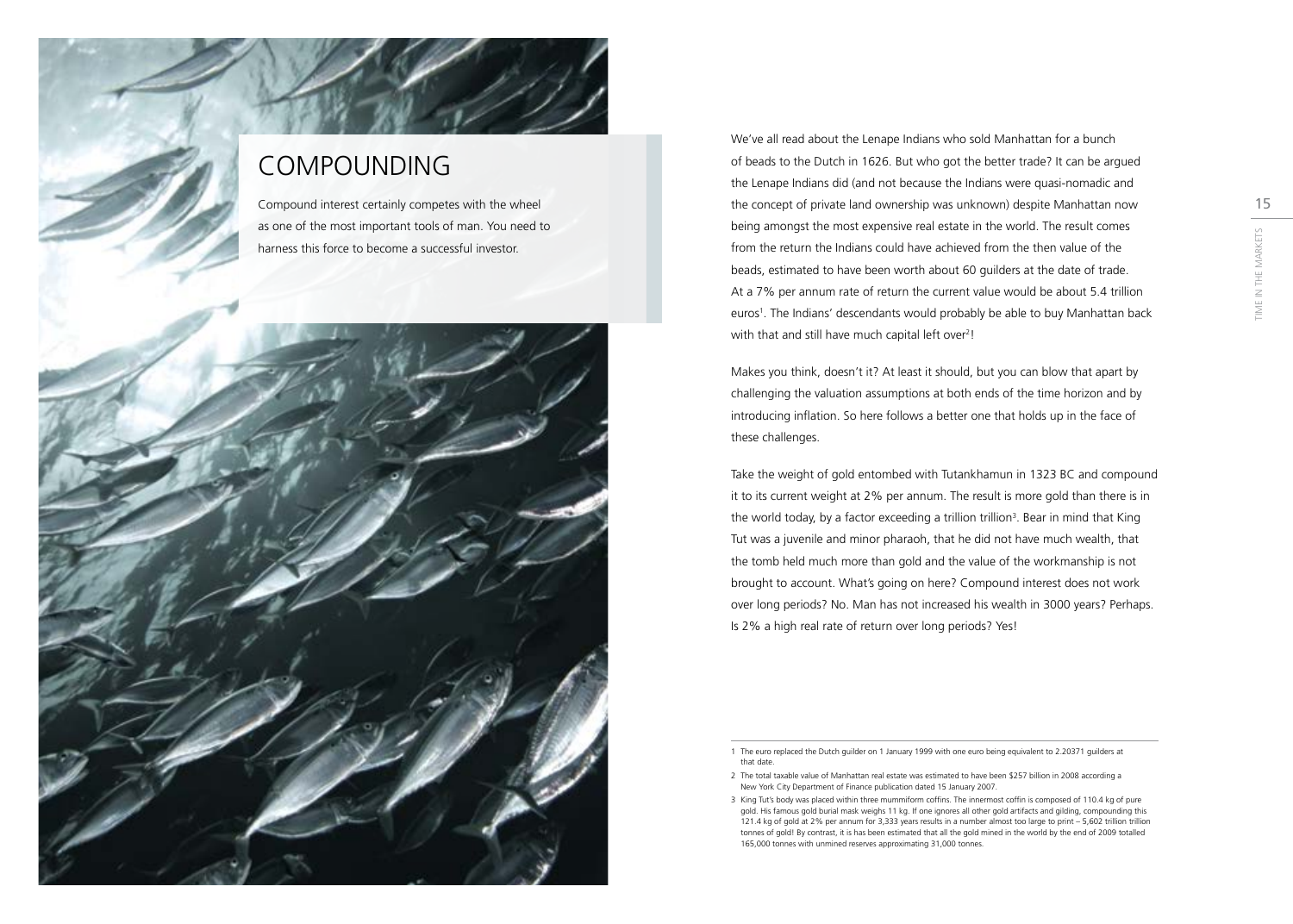16 17 as compounding positive numbers is beneficial. destroyed. If you are going to compound, it is important to compound positive numbers. Compounding negative numbers is as severely destructive an exercise

Man is a destructive as well as a creative force. Societies crumble and wealth is<br>
destroyed. If you are going to compound, it is important to compound positive<br>
numbers. Compounding negative numbers is as severely destruc This brings us to the importance of time and risk. We will cover these concepts later, but it is very important to note that the certainty of positive returns is essential. You should be prepared to take lower rates of return for this certainty, Find Bungs as to the importante of this that has native will cover these concepts<br>later, but it is very important to note that the certainty of positive returns is<br>essential. You should be prepared to take lower rates of r



# **INTEREST** IS THE MOST POWERFUI FORCE IN THE UNIVERSE."

Albert Einstein (allegedly)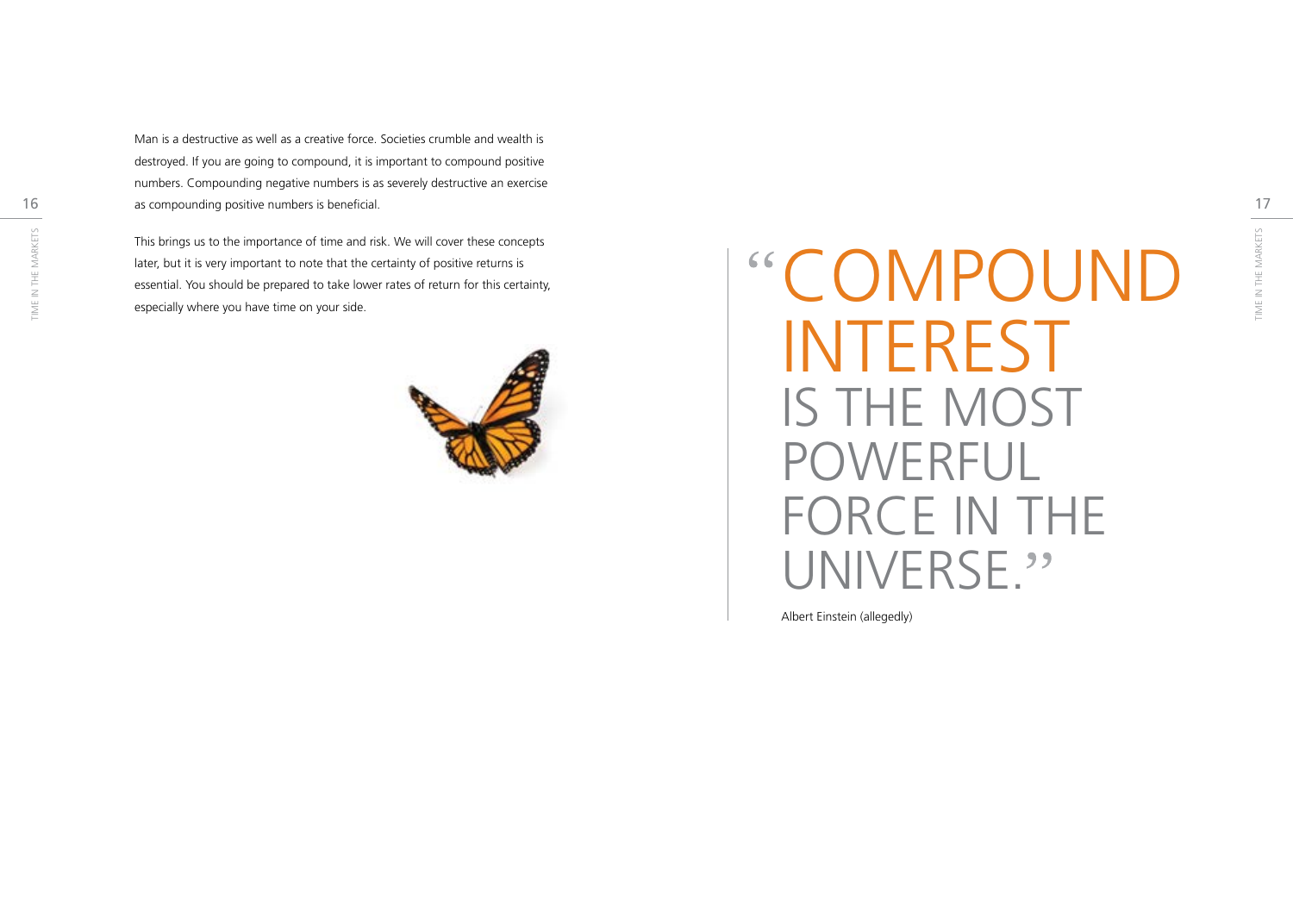<span id="page-9-0"></span>

In the next three sections we guide you through the valuation principles of the three main asset classes: bonds and interest bearing investments, property investments and share investments. The principles of valuation are similar but the valuation complexity increases with the degree of uncertainty inherent in the valuation of the different securities.

We start with investments in bonds because there are very few unknowns and the valuation exercise is therefore simpler. Determining an accurate expected return on available bond investments provides all investors with a base case scenario with which to compare the investment returns on other asset classes and investments.

#### Valuation principles of the three main asset classes

- Bonds and interest bearing investments
- Property investments



• Equity investments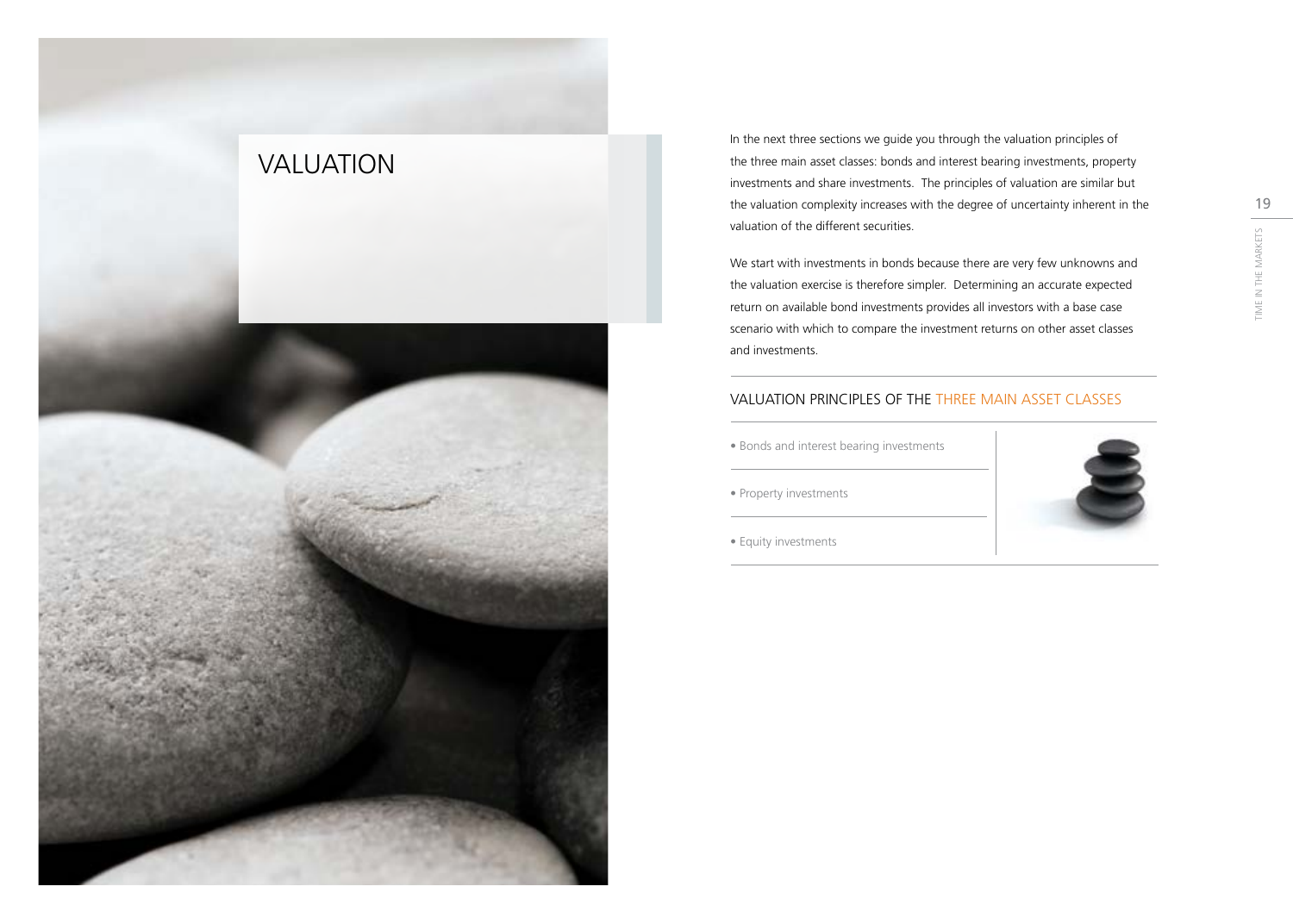### <span id="page-10-0"></span>BONDS

Before we proceed it's important to understand that a bond is a debt security. The bond issuer (borrower) owes the bond holders (investors or lenders) a debt. Depending on the terms of the bond, the issuer is obliged to pay interest (the coupon) to the investors periodically and to repay the principal at a future date, termed maturity. A bond is therefore a formal contract to repay borrowed money at a future date with interest paid at fixed intervals.



Investing in bonds is both simple and easy. All investors should understand the parameters within which bond valuations exist. The maths is made complex with the introduction of duration, convexity, the steepness of the curve and other factors but these are minor and only useful for fine-tuning.

With bonds, you know the price, the yield to maturity, the coupon, the redemption amount and the maturity date. The big uncertainty is whether the issuer (borrower) will pay you on time, in whole or in part. This is known as the default risk.

Bonds therefore have very few uncertain components, especially when compared to other asset classes. At Foord, we use bonds as a framework in which to measure other investments. This may not work for everybody, but we find it useful to have a base and a possibility framework.

In our view, the most important variable in valuing any asset is the risk-free interest rate over the term of the investment. Those who can anticipate the change to the cost of money will have the opportunity to be great investors.

The use of government bonds to determine a risk-free rate is appropriate. The rate is certain and you have a range of maturities to help match the duration of the investment you are comparing or measuring. Governments typically should not default as they control the fiscal policies of their currencies and can typically print money on demand. Having said that, bear in mind that there is no absolute concept of being "risk free." Governments do go bust and fail to pay. Inflation is an important risk and may be material in any period over five years<sup>1</sup>.

Let's expand on bonds a bit more. The decision to invest comes down to whether or not the "certain" return meets your investment requirements. You simply need to match your required rate of return and the term you require with what's available in the market. If you do not find a match, then stay in the money market until you do.

<sup>1</sup> Note that there are some further problems with estimating the risk-free rate from government bonds. The government should have no material debt in foreign currency (this introduces the risk it may go insolvent and fail to pay). Also, the comparison is only valid for the currency of the government (using the government A-rated risk-free rate to measure investments in another country or currency is likely to provide weak information).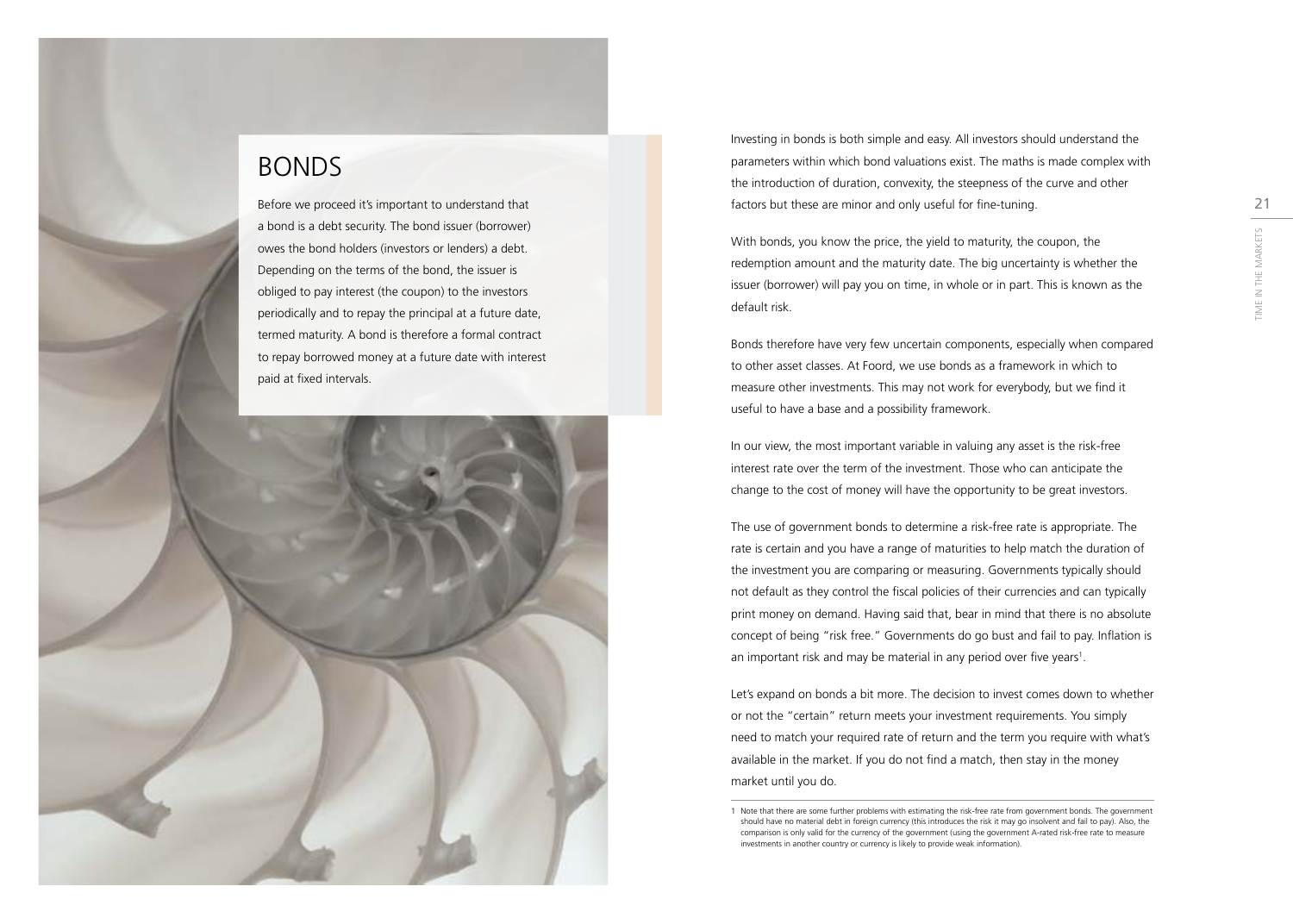22 maturity calculations. But what if interest rates change? Well they do and they reproduce the 23 What should your required rate of return be? The answer is different things for different people who have different requirements and objectives. For the so-called risk-free government bonds, we generally look for inflation plus 2% (long-term real return) plus another 2% (uncertainty premium). The uncertainty premium is to cover the inflation risk and the risk of inaccuracy of the reinvestment guesstimate. The uncertainty premium should not cover default risk, although it can get mixed up in that.

So we have kept it as simple as possible, but we still have uncertainty. What will future inflation average? Accept that you do not know. The future is, by definition, uncertain and there are other issues such as accurate measurement of your particular inflation rate, amongst others.

Successful investors must learn to deal with uncertainty. There are different ways of coping with uncertainty, but we find using probability analysis useful. The real issue of course is that you need to apply judgement to guess what inflation

There are different ways of coping WITH UNCERTAINTY, but we find using probability analysis useful.

will be for the period until the bond matures. Those of you with better judgement will be better investors.

The risk of default is seldom measured correctly by the market. In our experience, the market tends to understate default risk in corporate bonds. For a binary event<sup>1</sup> this is understandable. Bonds pricing in a 1% default premium only cover you

for losing your capital every 100 years, a 2% premium every 50 years, and so on. Bonds offering more than a 5% default premium probably have a greater than 50% chance of not paying back your principal.

The market market measure in the market measure in the market measure in the market measure in the market measure in the market measure in the market measure in the market measure of the yield curve. Using probabilities h By buying a bond and holding it to maturity you only have to deal with the current interest rate curve. Yes, if your holding period exceeds three years you may need to take the reinvestment rate on the coupon into account for yield to will. Not only that, but there will be different changes at different maturities. The yield curve<sup>1</sup> will change shape. How do we cope with that? Again, we use our judgement to guess the future shape of the yield curve. Using probabilities helps, but one should not rely on them exclusively. You do not have to be accurate – the approximate amount and direction may be good enough.

> This information is very important: you can compare the return on bonds if you were to sell them at your future estimated price. How does that compare to a bond maturity on that future date? Note that your guesstimate of future interest rates may be different to that of the market. If it is not then you are probably not thinking, but getting your information from the market. Inefficient markets misprice assets. Therefore getting your information directly from an inefficient market will lead to an inaccurate valuation.

> We have mentioned market efficiency already but to repeat – we do not believe the markets are that efficient. Those who do should compare the forward yield curves on interest rate futures with the actual rates achieved. Interest rates are far more significant to the markets than a share price and you have more players with more transparent information. If the markets can't get future interest rates right then they have less chance of accurately pricing a single share.

> You can use this bond framework for valuing all investment opportunities. Each of the three main asset classes (bonds and interest bearing investments such as cash, shares and property) has different levels of uncertainty in the main variables of capitalisation rate, income and future value. Therefore each asset class has a different risk premium.

1 A binary event has only two outcomes. In the case of a bond, these events are payment in full and partial or full default.



<sup>1</sup> A yield curve is the graphical representation of the relationship between interest rates and the time to maturity of a bond security. For a given issuer in a given currency, one can plot the interest rates applicable to different maturities on the graph's vertical axis and the time to maturity on the horizontal axis. In normal market conditions the graph slopes up with higher interest rates offered for bonds of longer maturities.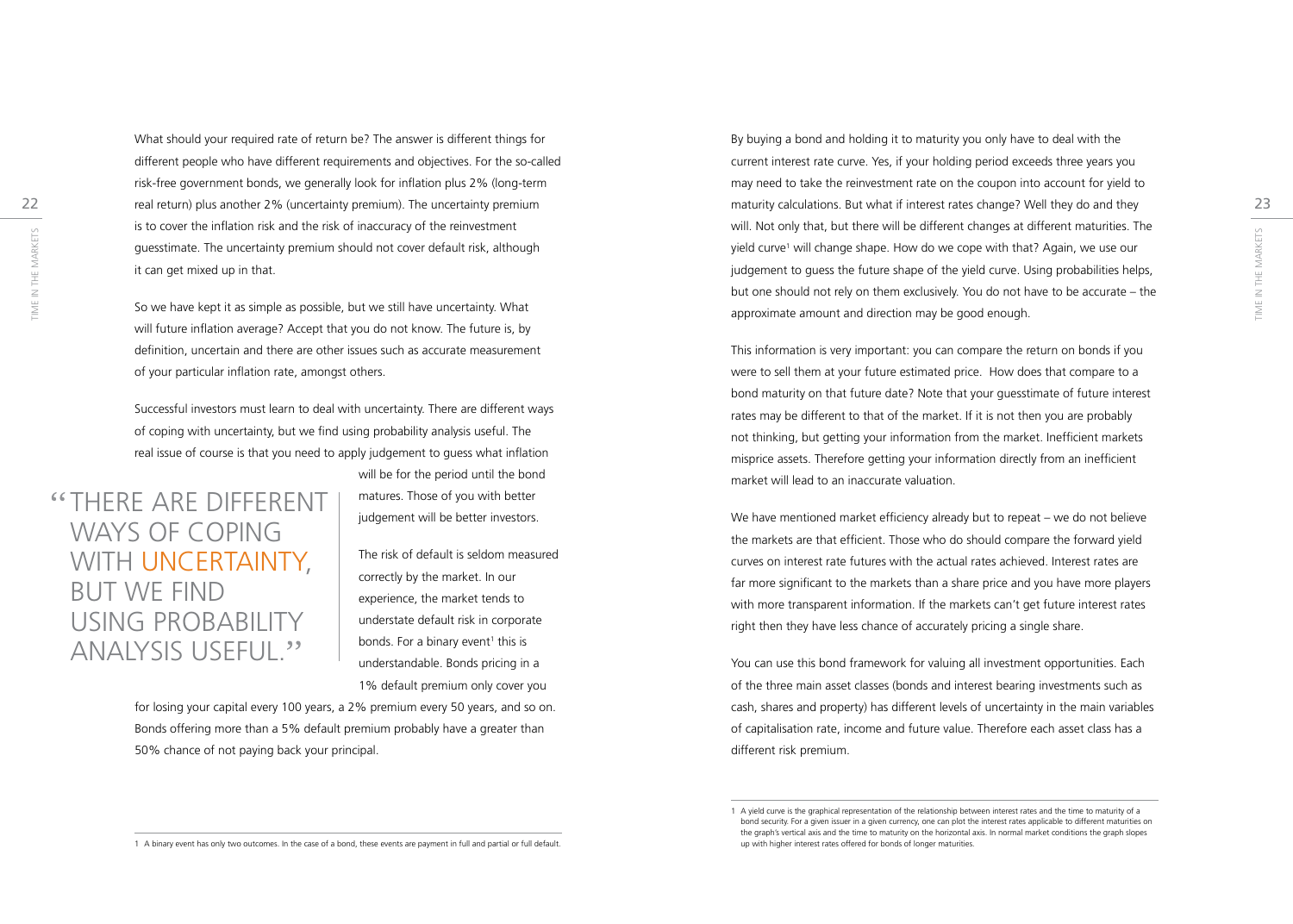### <span id="page-12-0"></span>PROPERTY

The elements of property valuation include the price or initial cost, the rental income stream and the future value of the property. With property investments, it is only the initial cost that is certain. Rental income received over the holding period is less certain than with bond investments, but easier to forecast and more certain than dividends on shares.



The future value of the property is also less certain than with bonds (which also have a specific date of maturity), but the range is narrower (therefore easier to forecast) than share investments.

So there are more unknowns with property investments than with bonds. In order to cope with these unknowns we have found it useful to use a probability matrix. The range of future income streams and the future values forms the basis of the matrix with each level being afforded a different probability.

You may have noticed that a recurring theme in investing is the use of judgement. Again, use judgement to estimate the probabilities of each level of the matrix. Weigh each variable by its probability, but always be aware they are only estimates.

Select the appropriate time horizon (use several preferably), guesstimate the unknowns, apply an appropriate discount rate (use several as well) and calculate the net present value of the property investment. Compare this to the price offered in the market for this investment.

Note that bringing forecasts and valuations down to one number creates the problem of "anchoring". The fixation with a single valuation or forecast is a problem because it denies the investor flexibility needed to deal with the future.

Test your valuation result using alternative valuation approaches. For example, calculate the replacement cost of a property investment. The replacement cost has implications for the net asset value, as well as future supply of properties, which will affect the price.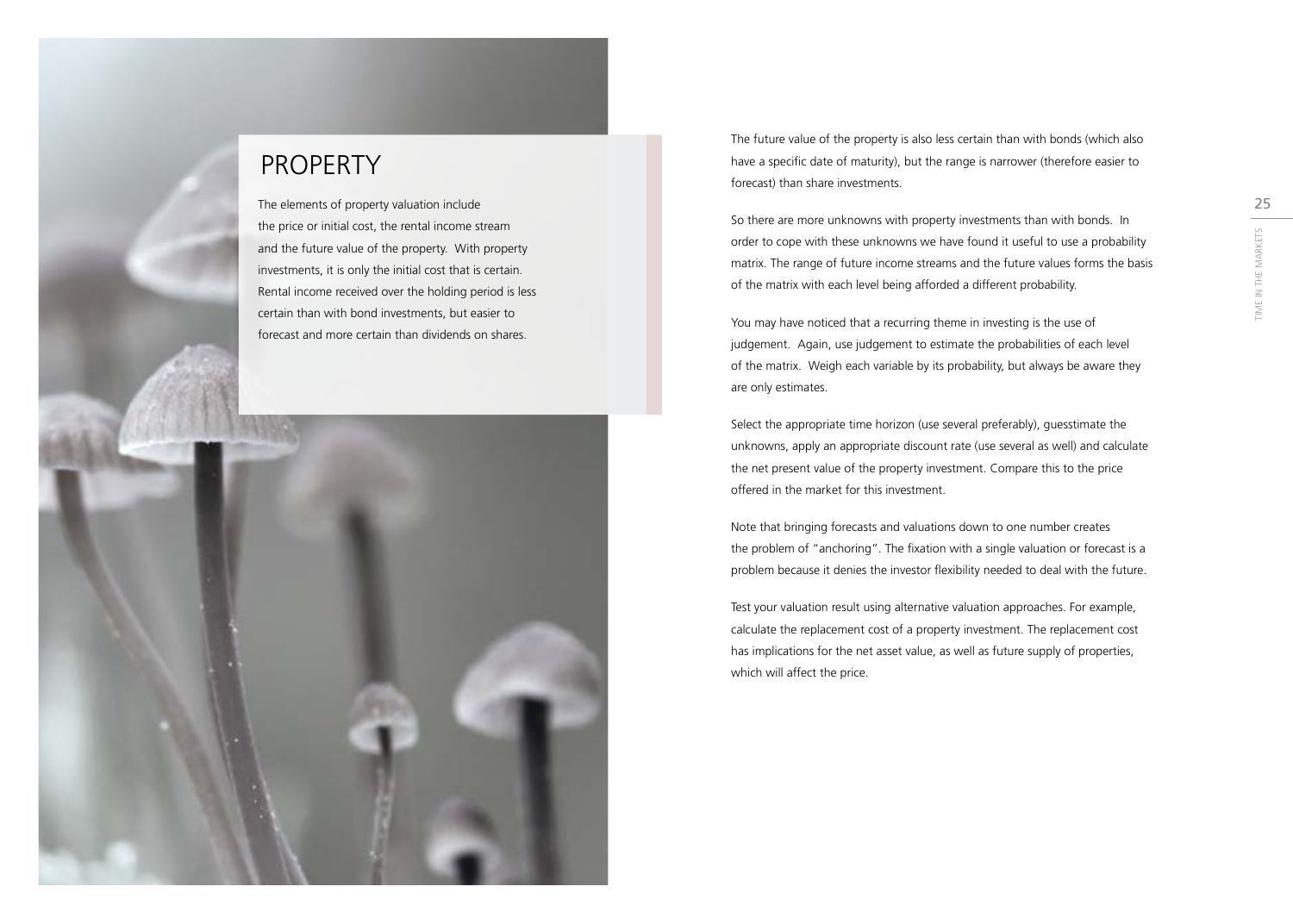A simpler way to deal with property is to use a capitalisation rate<sup>1</sup>, known as a "cap rate". Dividing the current annual net rental income on the property by the cap rate will give you an approximate valuation.

Estimating the most appropriate cap rate takes practice and judgement. Within this the elements of risk, rental growth, inflation and error need to be brought into account. In applying judgement to these elements, investors can often benefit unintentionally from compensating errors. Start with the risk-free rate (see section on bonds) and work from there.

As a prospective investor in property you are thus able to do a discounted cash flow (DCF) that brings the elements down to a single valuation. Compare this valuation to the market price and list it in a ranking table of similar investments.

But that is not enough. In property you are not only buying bricks and mortar, but also leases (or the ability to lease). That's where "location, location, location" comes in. This is the vernacular for "pay attention to quality."

There is also a link back to bonds here: the lessee's credit rating and ability to pay (default risk) become important. These need to be factored into your valuation, typically by using a default premium when determining an appropriate cap rate.

Because the starting point for determining the cap rate is the risk-free rate on government bonds, listed property valuations tend to correlate closely with the valuations of government bonds. Both asset classes follow the interest rate cycle.

 $26$  Cap rate will give you an apploximate valuation. Pay attention to

In property you are not only buying bricks and mortar, but also leases (or the ability to lease)

this the elements of risk, rental growth, inflation and error need to be brought<br>into account. In applying judgement to these elements, investors can often<br>benefit unintentionally from compensating errors. Start with the r Location **LOCATION** LOCATION."

<sup>1</sup> The capitalisation rate of an investment is calculated as the ratio of net operating income to the cost price of the investment, or alternatively its current market value.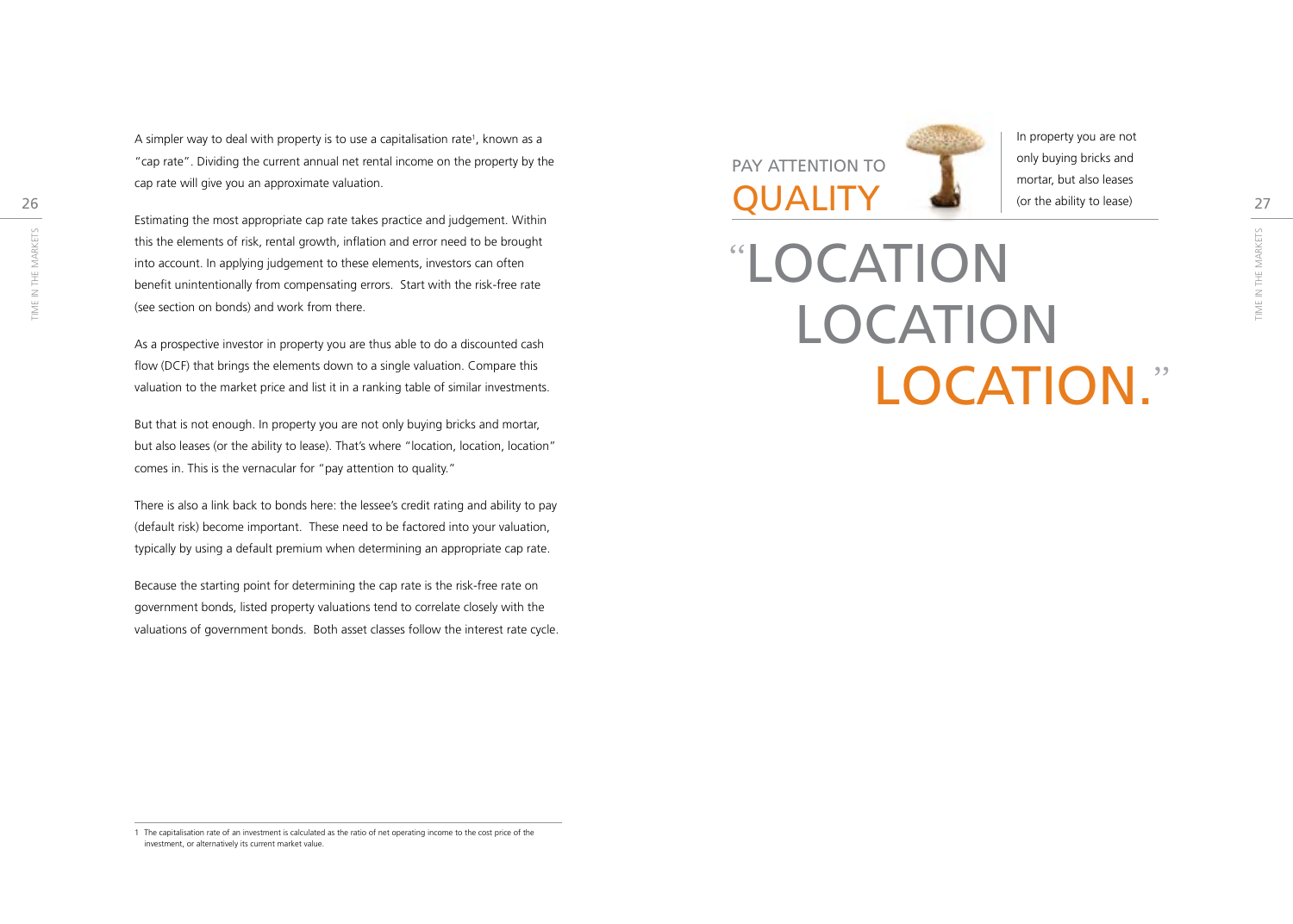### <span id="page-14-0"></span>EQUITY

Let's have a look at equity investments. The elements are similar to those of property and bonds: price or initial cost, income stream and future value. As with property investments, it is only the initial cost that is certain.

The income stream on shares is more uncertain than with property which makes the valuation more complex. The income on a share investment is the earnings of the company. But the income stream to a minority shareholder is the dividend. Yet there is a complicating factor: retained earnings, if employed wisely, will produce more dividends in the future. Therefore, both dividends and earnings matter.

Estimating the future dividend stream is fraught with error. This can be dealt with in a number of ways. Several studies imply that a significant proportion of the return from equities comes from dividends received. This confirms our view derived from experience that dividends are important.

The future value of a listed company is less certain than with bonds (which also have a specific date of maturity) and more difficult to estimate than with property. The valuation process is largely the same as the one described for property, but is worth repeating here. The unknowns of equity valuation can be better addressed using probability analysis. The range of future income streams (earnings and values) and the future values forms the basis of the matrix with each level being afforded a different probability.

You may use judgement or whatever you like to estimate the probabilities and then weigh each variable by its probability. Remember again that they are only estimates and recall the problems associated with anchoring around a specific valuation.

Select the appropriate time horizon (use several preferably), guesstimate the unknowns, apply an appropriate discount rate (again, use several) and calculate the net present value. Compare this to the price offered in the market for this share investment.

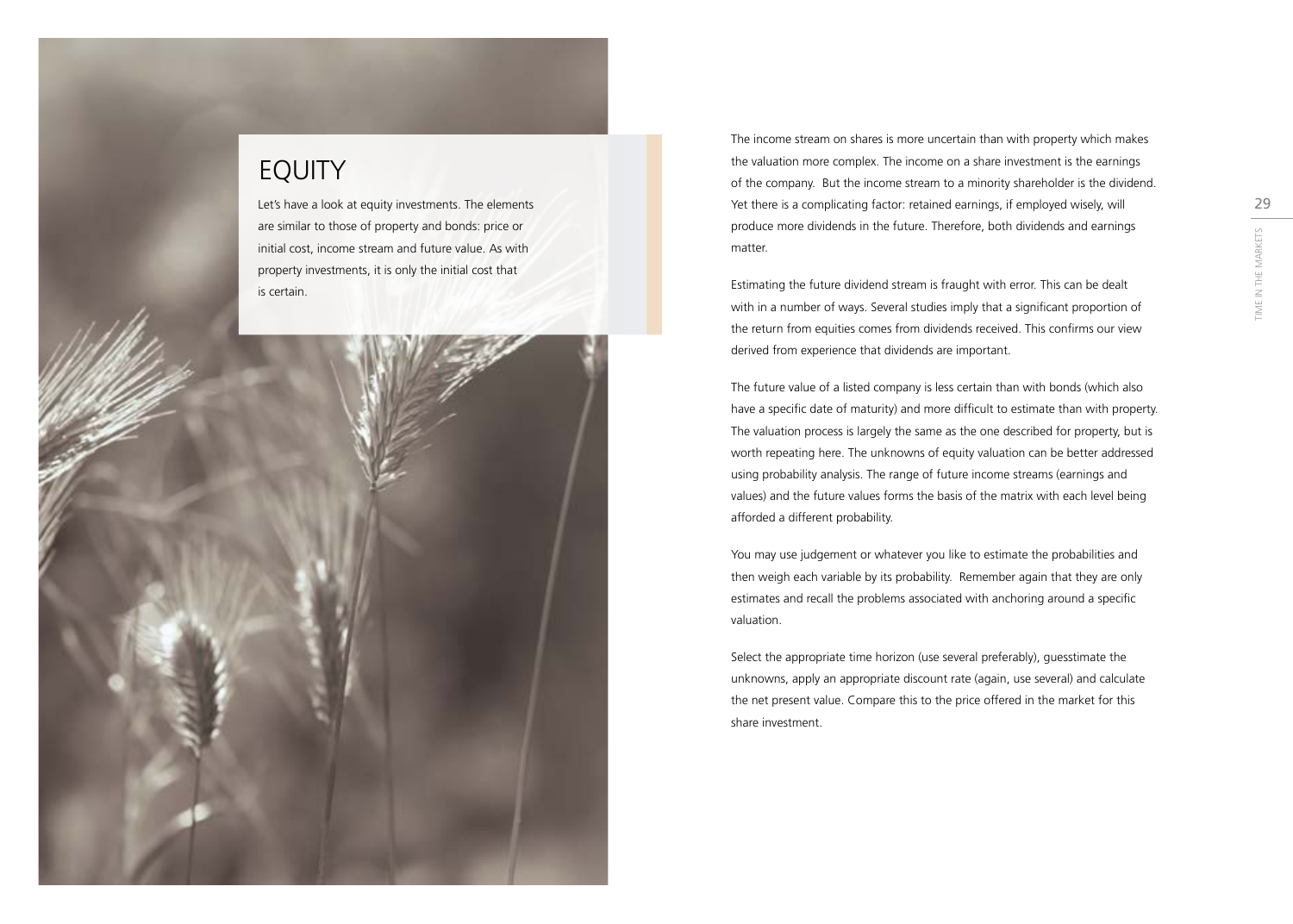This is merely the discounted cash flow valuation of equities. This is just one of many methods to use, but in this method, success is achieved or lost in selecting an appropriate discount rate. Just as there are many futures and many possible possible on each occasion. Be aware that no single valuation method is perfect.

The market of the market services of the market services of the market of the market of the market of the market<br>
Time in the market of the market S Time in the market S Time in the market of the market S Time in the mark In our experience, replacement cost to book value, PE multiples<sup>1</sup>, PEG ratios<sup>2</sup>, price to cash flow and dividend yield to 12-month money rate are all valid valuation exercises. Importantly, do not prioritise any one over another.

All the valuation methods are good and should be used. They provide a onedimensional number or valuation that can then be compared to the market price and a ranking table of alternative investments. But this is not nearly enough. Two crucial aspects must be taken into consideration. First, the quality of the business and its life expectancy should be used to judge the quality of earnings. Second, the ability of management should not be overlooked. The range of management ability is wider than most people think and these people are the custodians of the wealth of those who invest in the company. Management needs to be trustworthy and capable of handling the risks and identifying and acting on opportunities. Good judgement is required to make good investment decisions.

Throughout all the estimates and comparisons, we have learnt that there is no single, straight, easy formula. In our experience, some of the best investment returns occurred in shares where analysis showed a high level of confidence that a sustainable level of dividends would occur within three to four years providing a 10% yield on original cost. These opportunities do not prevail often, but when they do, hesitation is inappropriate.

#### **EARNINGS, EARNINGS, EARNINGS**

30 outcomes, we should look at valuation in as many ways and apply as many as and any as a sample and a shout "earnings, earnings, earnings." P/E multiples move mostly within a small as mall about the straings, earnings." Just as property is all about "location, location, location," investing in shares is all about "earnings, earnings, earnings." P/E multiples move mostly within a small range of 5 to 25. But often earnings can rise by more than 500% or fall by more than 100%.

> So it is crucial to get the forward earnings right, but herein lies the problem. Valuations require the forward earnings for at least 10 years and even the best analysts have a problem getting second year earnings within 10% of the outcome and third year earnings within 20%. Most analysts do not even attempt to forecast fourth or fifth year earnings.

Unfortunately, despite the accounting profession (and probably because of it), earnings are not easily comparable, either inter-year or inter-company. So you will need to understand how the accounting standards can be manipulated (see Annexure A). Companies

that use suspect accounting practices should be avoided.

In the 1970's and 1980's, changes to accounting standards were an attempt to improve the income statement validity and fairness, but these changes "IN THE SHORT RUN, THE MARKET IS A voting machine, but in the long run it is a WEIGHING MACHINE<sup>22</sup>

had a negative impact on balance sheet reporting. Further changes in the 1990's tried to rectify the imbalance. The recent move of marking to market is a culmination of this effort. On the face of it you get a better balance sheet and NAV (Net Asset Value) leading in turn to better ROE (Return on Equity) numbers, but the law of unintended consequences is rife in accounting. Accurate measurement of real earnings has become a problem again.

<sup>1</sup> A share's P/E multiple refers to its price-to-earnings ratio (or just called its "multiple"). It is a measure of the number of years' annual earnings paid for the share. The P/E ratio is typically higher for a company with a higher growth rate.

<sup>2</sup> The P/E-to-Growth ratio introduces the expected earnings growth metric to the P/E multiple. The PEG ratio is calculated by dividing the P/E ratio by the expected earnings growth rate, which allows for better comparison of companies with different growth rates.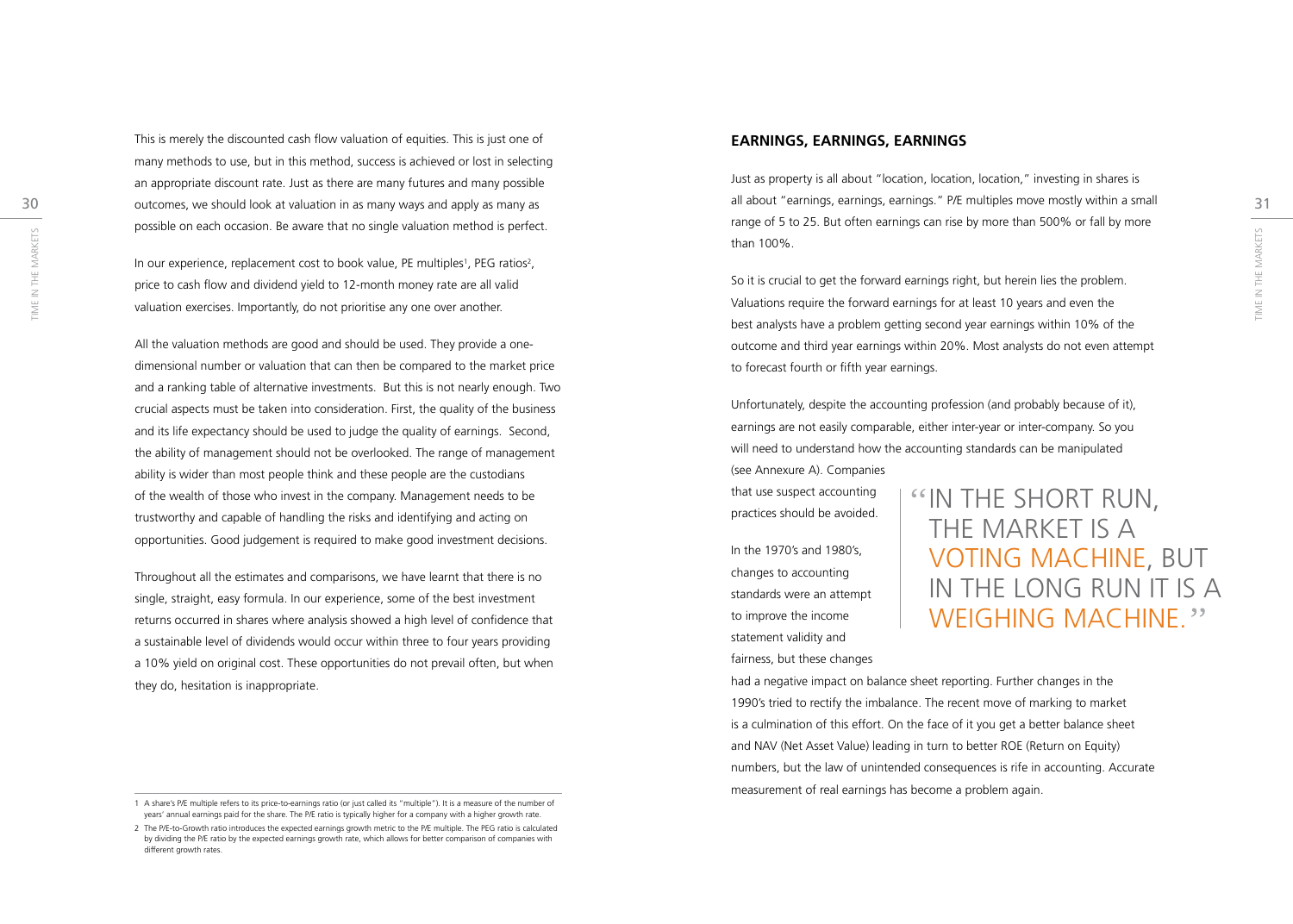### TIME

Time is one of the most important elements in the compounding formula. Time is a scarce resource but it is always available. It is the limited amount of it that makes it scarce and precious.

<span id="page-16-0"></span>

The effect of time is demonstrated in retirement saving scenarios. If you started saving at age 20 at a return of 11.35% per annum, you would have double the retirement capital at age 60 than that of someone who started saving at age 30 (all other parameters equal – see Annexure B). Thus, 10 years can appear to do the work of 30 years, yet it is the 10 years' saving compounded for 30 years that creates the result.

Our advice to all investors is to give your investments time. Be patient with them. Trees take tens of years to grow. How would they grow if you transplanted them every 28 months?1

The statisticians tell us that we need 72 data points to give a result that is 95% certain of being correct. Plenty of people have used monthly, weekly and even daily frequencies to get data points. When it comes to measuring investment skill or success, those data points are inappropriate. Investors are not (and should not be) adjusting their portfolios daily. Where timing decisions are involved, a full investment cycle of three to seven years is more appropriate. You therefore need on average 5 x 72 = 360 years to get a result that has 95% confidence levels. This is probably why it is so difficult to get reliable statistics on investment skill.

It is evident that most people have a very poor concept of time and are not able to see past Friday (payday for those paid weekly and weekend for the nine-tofivers). Those of you who can think in years and comprehend in decades will fare better than most.

Take time to think about time. Understand the difference between the market's time horizon (it changes) and a reasonable time to apply to a valuation formula. The equity market's time horizon is nearly always shorter than reality. That is, the time assumptions embedded in the daily price are usually shorter than the outcome that eventuates. This may be because risk is overestimated and it may be because people over-discount uncertainty, which is why the historical returns on equity have been so high.

<sup>1</sup> Research indicates that the average term of a unit trust fund investor in the United States and South Africa is less than 28 months.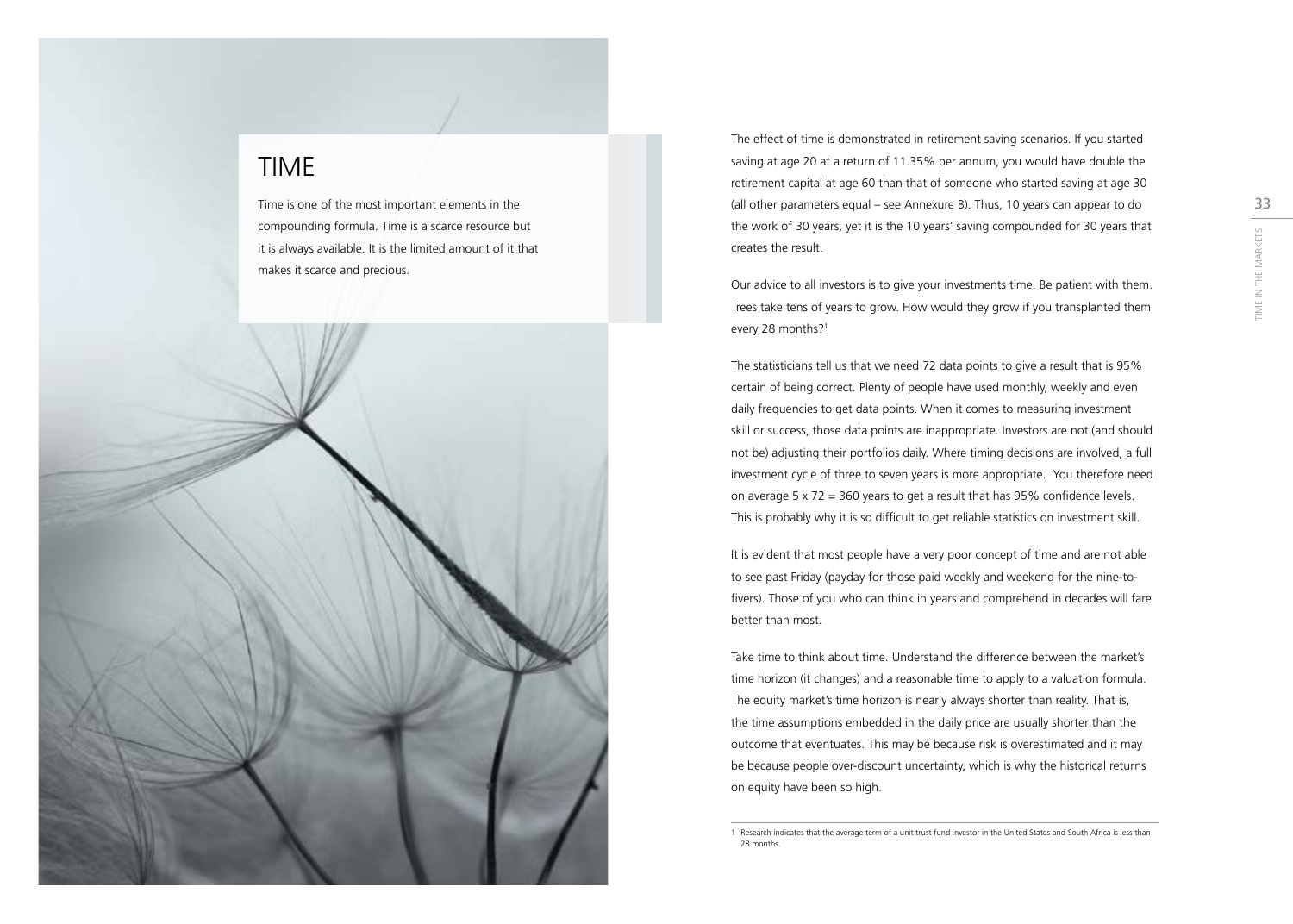### <span id="page-17-0"></span>RISK

Stirling Moss said that in order to finish first, first you have to finish. Similarly, in order to win in the investment game you must first survive. We used to think we managed money or investments. Managing risk is what we actually do. As we have come to realise the importance of risk, we spend more time managing it.



Risk is different things to different people, but it most assuredly is not volatility. Those who have been fooled by theoreticians into believing that volatility equals risk have suffered the consequences of lower returns.

We are taught that the more risk we take the higher reward we should expect. This implies a linear relationship in which many believe. In our experience there is no such linear relationship. There are times when high returns can be achieved with very little risk.

So what is risk? At Foord we see it as the chance or possibility of not making the returns you expect. This is more than, but also includes, the risk of losing capital. All risks involve uncertainty and we live in a world of uncertainty. Understand this fact, embrace it, study it and use it to your advantage.

We generally advise investors to spend more time worrying about the downside risk in their investments than dreaming about the upside potential. Most people battle to understand risk and as a consequence they ignore it. Often it is ignored until an extreme point and then investments are sold after the market has fallen, when the risk of further loss is reduced. This may partly explain why investing is simple but not easy.

Dave Foord **"IT'S STRANGE THAT"** the '50-year flood' seems to appear every THREE TO FIVE YEARS."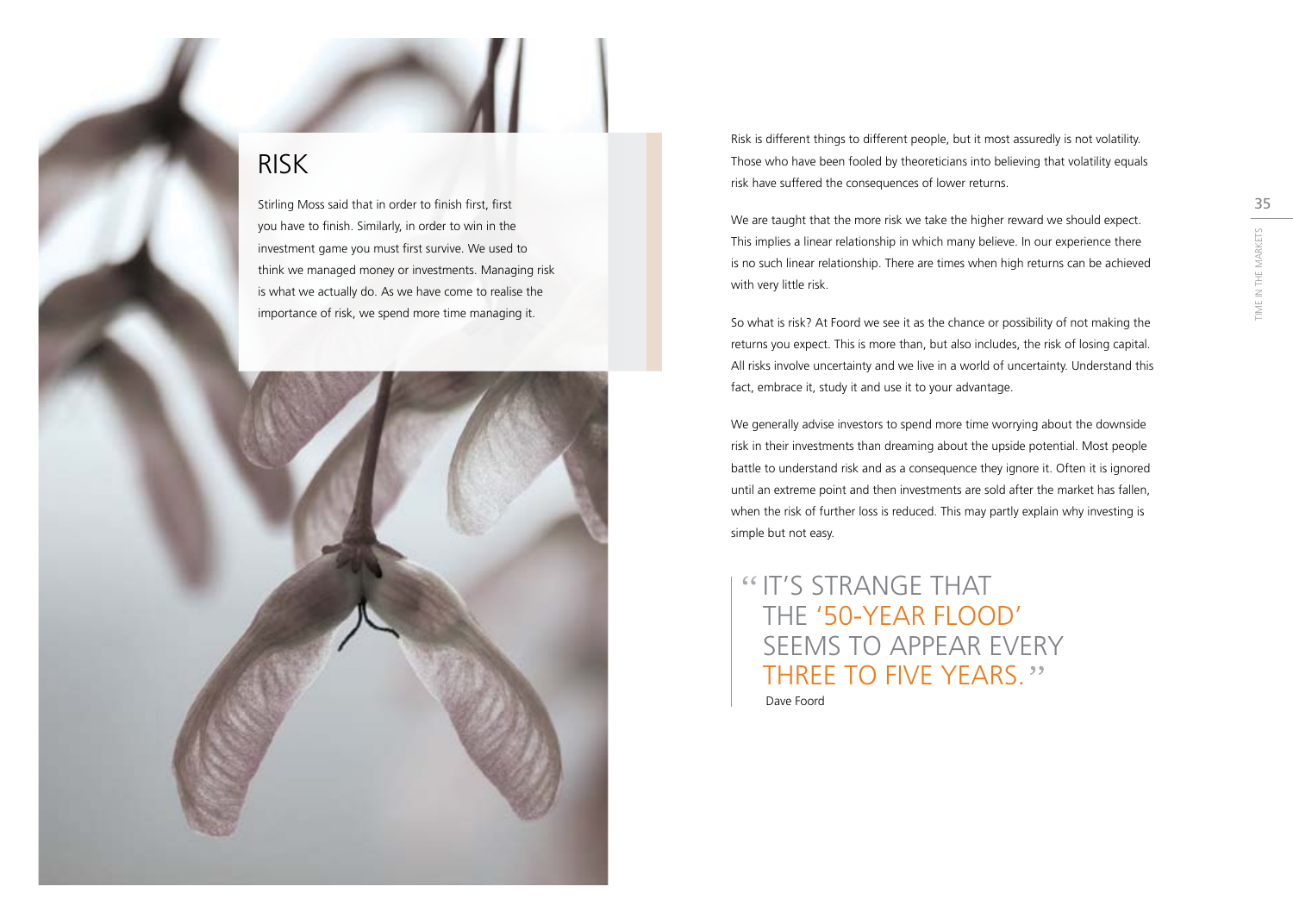### <span id="page-18-0"></span>TIMING and ASSET ALLOCATION

Timing is not to be confused with time or day trading. Timing involves up-weighting or down-weighting exposures to certain asset classes based on the relative attractiveness of the market as a whole.



Some academics believe they have proved that timing the market is not possible, that it is even a loser's game. We strongly disagree. To be successful at it you need patience and a long time horizon. And few investors have either.

To be effective at timing, all you need to understand is the interest rate cycle and to estimate it (even roughly). The newspapers and other media usually ring a very loud bell at the turning point in interest rates.

The interest rate cycle is important because all capital assets are priced off shortterm interest rates (probably incorrectly, but that's the way we see it). So even with a bit of a lag you can see the changes in interest rates unfolding slowly. And they do change slowly and in a smooth pattern.

Efficient markets? We've established that it is not so. Timing can be done and it's simple. It is complicated somewhat by humans, the noise, the news hounds and the vested interests, but the smart money sees through all that. Again use judgement, probability theory and allow for error. The benefits of success will outweigh the costs of errors.

Asset allocation is merely an application of timing decisions within a multiple asset class portfolio, such as a balanced fund or flexible fund. Use judgement to estimate probability-weighted returns for each asset class, preferably over multiple time periods. Estimate the likely deviations or ranges. Use diversification to reduce the risk of being wrong. Use conviction where appropriate. Calculate the optimum mix. Allocate the assets. Apply "wait" to the weighting.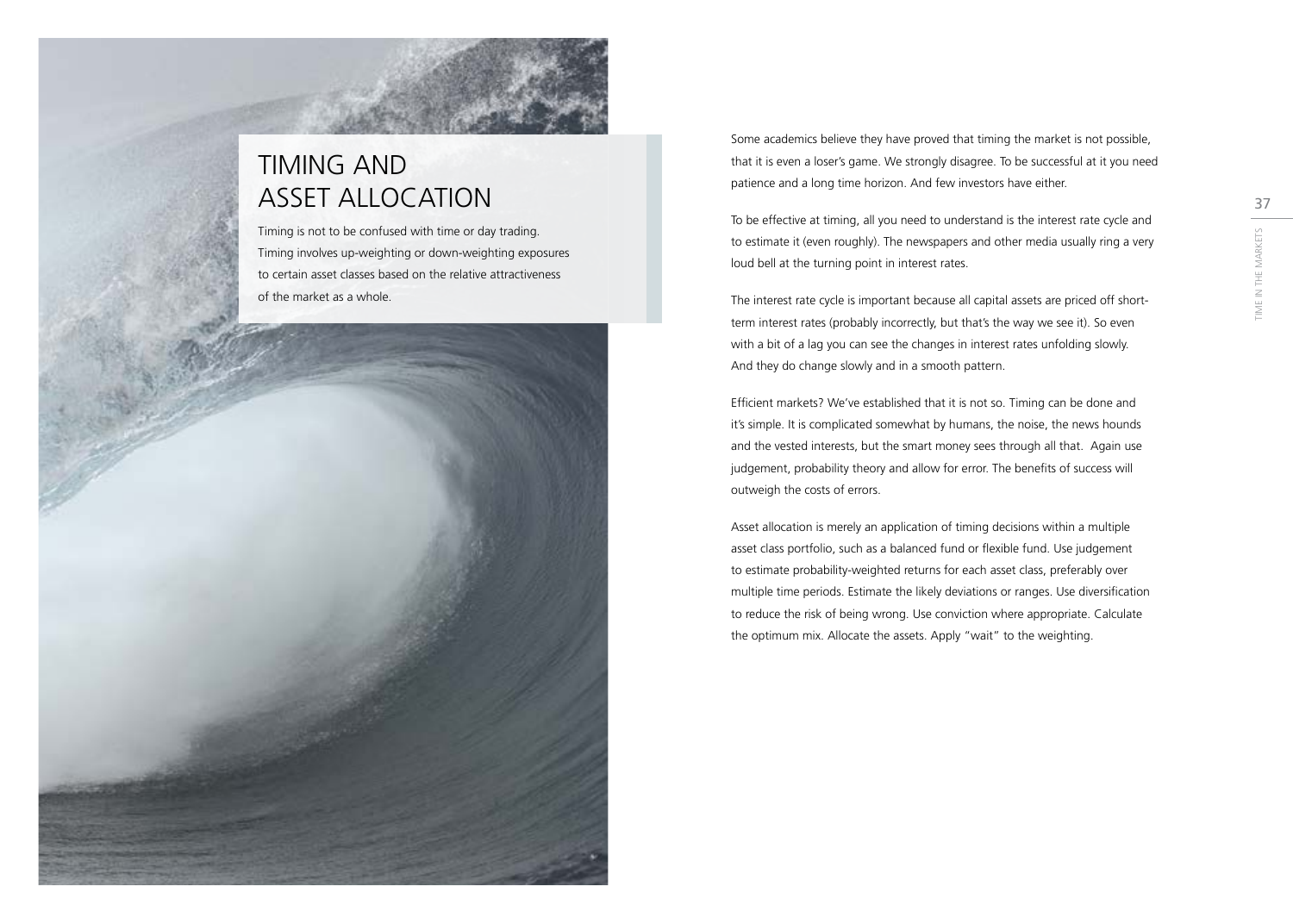### OTHER OBSERVATIONS

<span id="page-19-0"></span>

#### **MEAN REVERSION**

All investors should understand the concept of mean reversion. In general terms, it refers to the assumption that both the high and low points in a variable's time series are temporary and that the variable<sup>1</sup> will tend to move towards the longrun average over time.

Mean reversion is not only mathematically true (it has to be, in fact) but it can be used to good effect by investors. Because variables often take a long time to revert, it provides time and opportunity to take advantage of mispricing evident in the market.

There are several problems with it, though. First, where is the mean? Means tend to migrate. Many people mistakenly use 10-year or even 5-year numbers to calculate the mean. Second, it often takes a long time (usually longer than most investors' patience) to mean revert. Third, there is often an overshoot of considerable proportion.

Learn to use it because the gains can be material, but be warned that it is neither easy nor foolproof.

1 Often mean reversion refers to a share price but the concept is equally applicable to other variables such as P/E multiples, equity risk premiums, real interest rates, etc.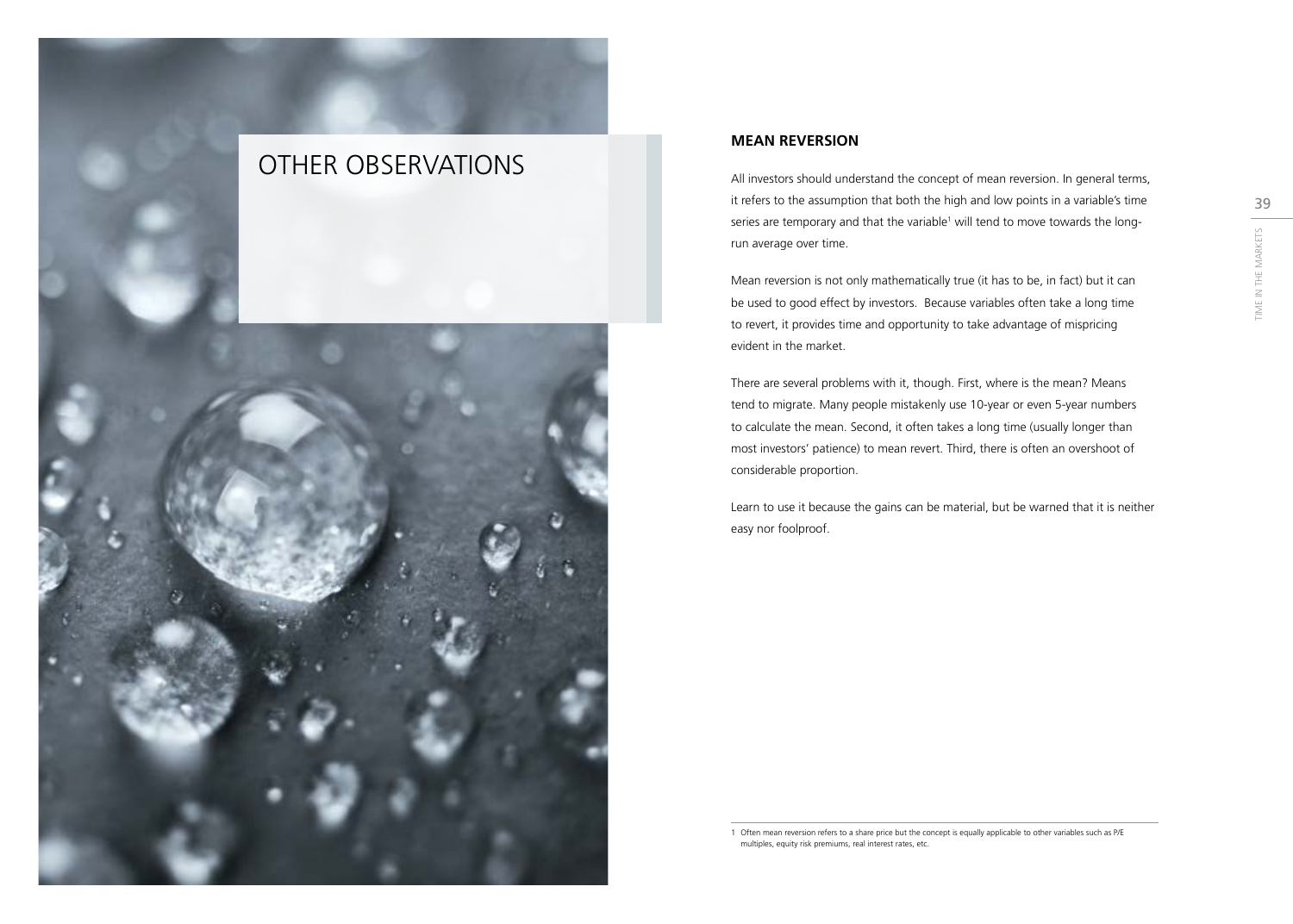#### **GETTING IT WRONG**

We all make mistakes. Investment mistakes are expensive. Stubbornness is not a good personality trait in this situation. In investing, the errors come fast and furiously, which is strange, really, in a binary environment (there is only buy or sell and up or down).

So you need to be able to recognise mistakes early and then act to limit the damage. "Pay and the pain goes away" is a good motto that has often worked for us in these situations.

We believe that a major part of Foord's success has come from risk management and, in particular, managing the risk of being wrong. How you manage your mistakes will have a big impact on your investment result. How you do it is up to you and your personality.

#### **ASSUMPTIONS**

40 a good personality trait in this situation. In investing, the errors come fast and **the interval of a symptions. The investment** game is full of uncertainty and we should try to the investment game is full of uncertaint  $\frac{15}{20}$ <br>
So you need to be able to recognise mistakes early and then act to limit the server and the market ound many well-regarded theories to be complete bunk because the server of the market of the market of the ma As soon as there is uncertainty it is necessary (or usual) for man to start making anticipate an uncertain future. You therefore need to understand the assumptions being made, both the explicit assumptions and the implicit assumptions. We have found many well-regarded theories to be complete bunk because the assumptions do not have credibility or withstand scrutiny.

For example, economists assume that man is rational and his marginal utility<sup>1</sup> is evenly spread. The Capital Asset Pricing Model's (CAPM) assumptions on market price, liquidity and indifference are clearly unsupportable.

In our experience, we have found that understanding the assumptions and why they are inappropriate has helped us understand why certain assets are mispriced. Opportunities to make good investment decisions followed.



So understand your own assumptions and the market's implied assumptions.

<sup>1</sup> Utility is an economics term describing the relative satisfaction derived from the use of a good or service. Marginal utility measures the satisfaction gained (or lost) from an increase (or decrease) in the consumption of an additional unit of that good or service. The law of diminishing marginal utility describes the condition whereby consumption of subsequent units of a good or service results in diminished satisfaction relative to the utility gained from the immediately preceding unit consumed.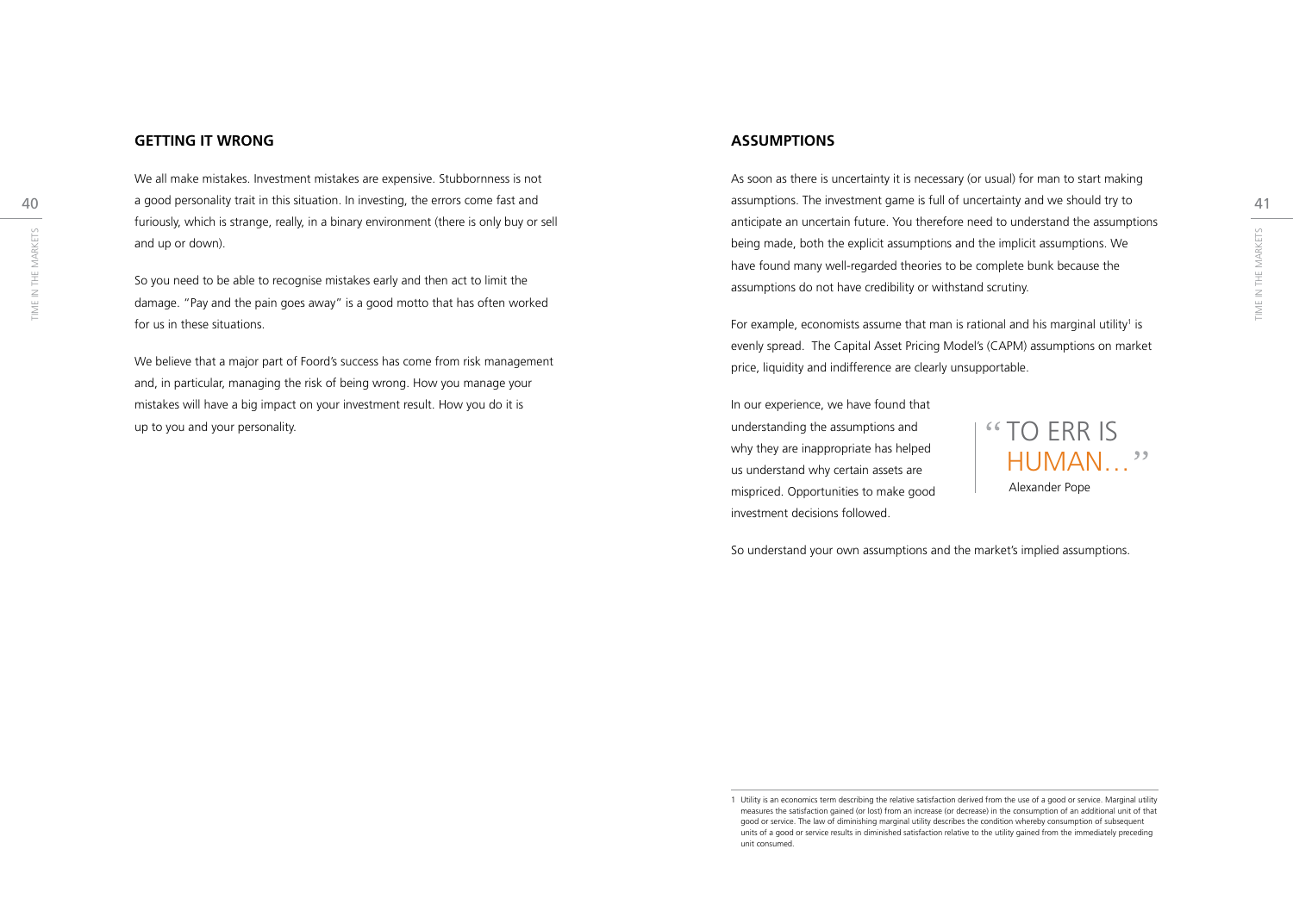#### **DIVERSIFICATION**

42 A diversified portfolio as a whole will often display less risk than the least risky than the state of the made markets irrational and inefficient. If more than 75% of people believe than 75% of people believe than  $75\$ Diversification means reducing risk of loss by investing in a variety of assets. of the component investments.

Diversification is the only "free lunch" available to investors. It is critically important in risk reduction. Use it as often as possible, but not as much as

### Diversification is the only free LUNCH AVAILABLE TO INVESTORS."

possible, because too much diversification reduces return ("diworsification").

Note that the more conviction you have, the less diversification you need. Again, it comes down to one's judgement of when and how much diversification to use.

#### **MOMENTUM**

Momentum is a trend following system used by speculators. Hence you hear of "momentum trading." It is not for long-term investors. While it can be successful in certain circumstances, you should be able to improve on a system that buys higher than yesterday and sells lower than yesterday. "Buy high and sell low" does not sit well with one's intuition.

#### **BEHAVIOURAL SCIENCE**

Long before it became in vogue, it was evident to us that human behaviour made markets irrational and inefficient. If more than 75% of people believe they are above average at a particular task, then a third of those people are wrong. So study human behaviour.

Universification is the only "free lunch" available to investors. It is critically<br>
Signification is the only "free lunch" available to investors. It is critically<br>
Signification is the only "free lunch" as often as possi Change is a constant in the markets and people resist change; the older people get, the more they resist change. One path to success is to be ahead of the curve of change. This is often a solo achievement as teams and committees tend to resist change.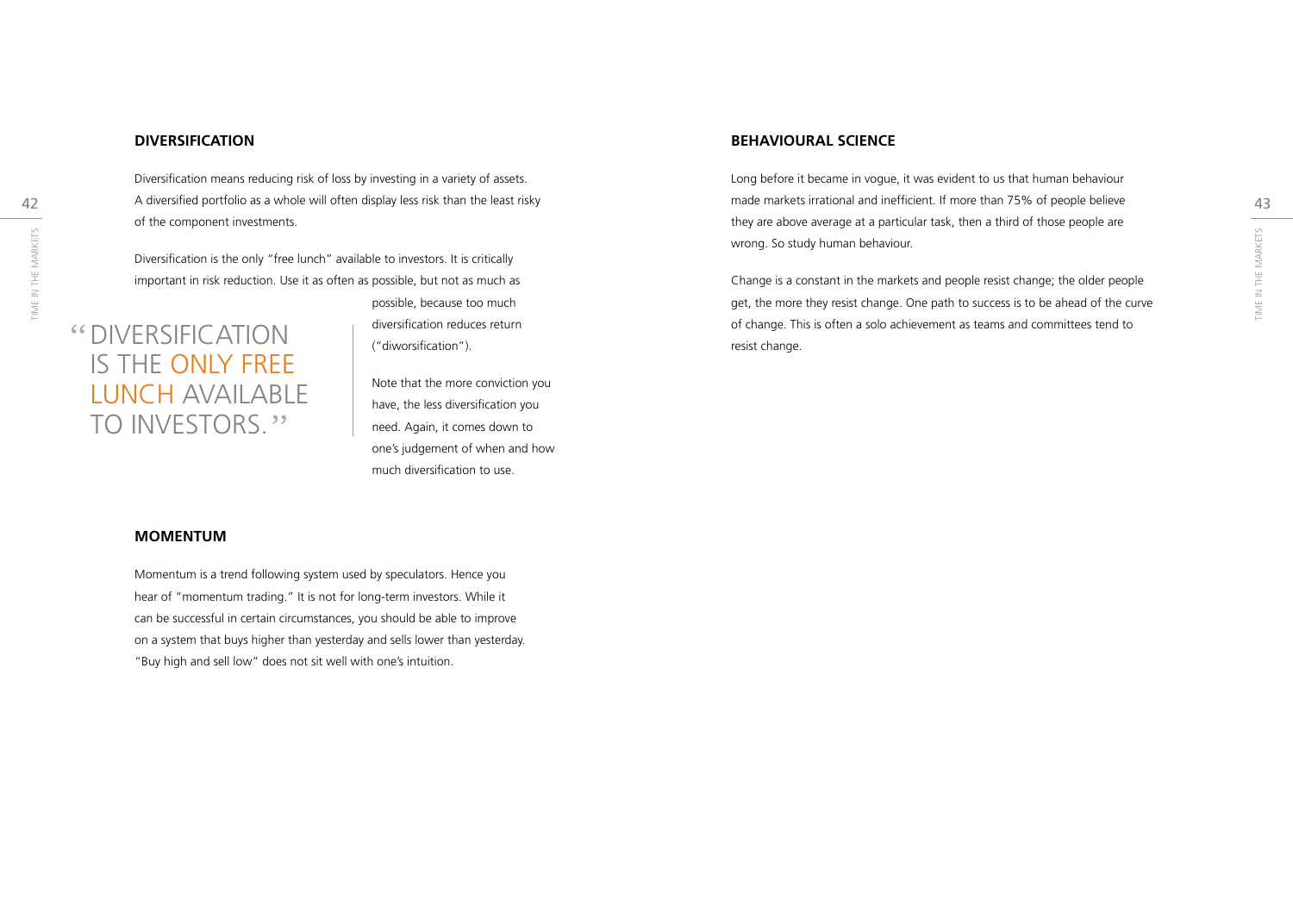### <span id="page-22-0"></span>MAXIMS AND CLICHÉS

The markets are full of axioms and sayings. They may often seem trite, but are crystals of knowledge learnt the hard way. Distinguish between those about investing and those about trading. Not surprisingly, there are more about trading than investing, but note these as well. We have often heard them and paid attention to them and yet did not fully comprehend the depth in them until faced with reality in the heat of market tensions.



If you hold the same securities as everybody else, then your returns will be the same as everybody else's.

### Sell in May and go away.

You wouldn't go poor taking a profit, but then you wouldn't get rich taking a two-point turn in a bull market.

Bulls make money in bull markets, bears make money in bear markets, and hogs get slaughtered.

### First loss … *best loss.*

The more things change, the more they stay the same.

Patience is a virtue with good investments.

Bear markets have always ended.

### The crowd is usually wrong.

SEEK FACTS DILIGENTLY, opinions never.

*Never bet the farm (this is very important: survival is more difficult than you think and winning is even harder; why are there so few successful managers?).*

The markets, like the sea, are dangerous if you think them safe, but safe if you know them to be dangerous.

Prices vary more than values.



Pay and the pain goes away.

The markets will go where they should go, but seldom when you expect them to go.

If it sounds too good to be true, it probably is.

Study the mood of the market.

Nobody is bigger than the market.

The most expensive phrase is

"this time it's different."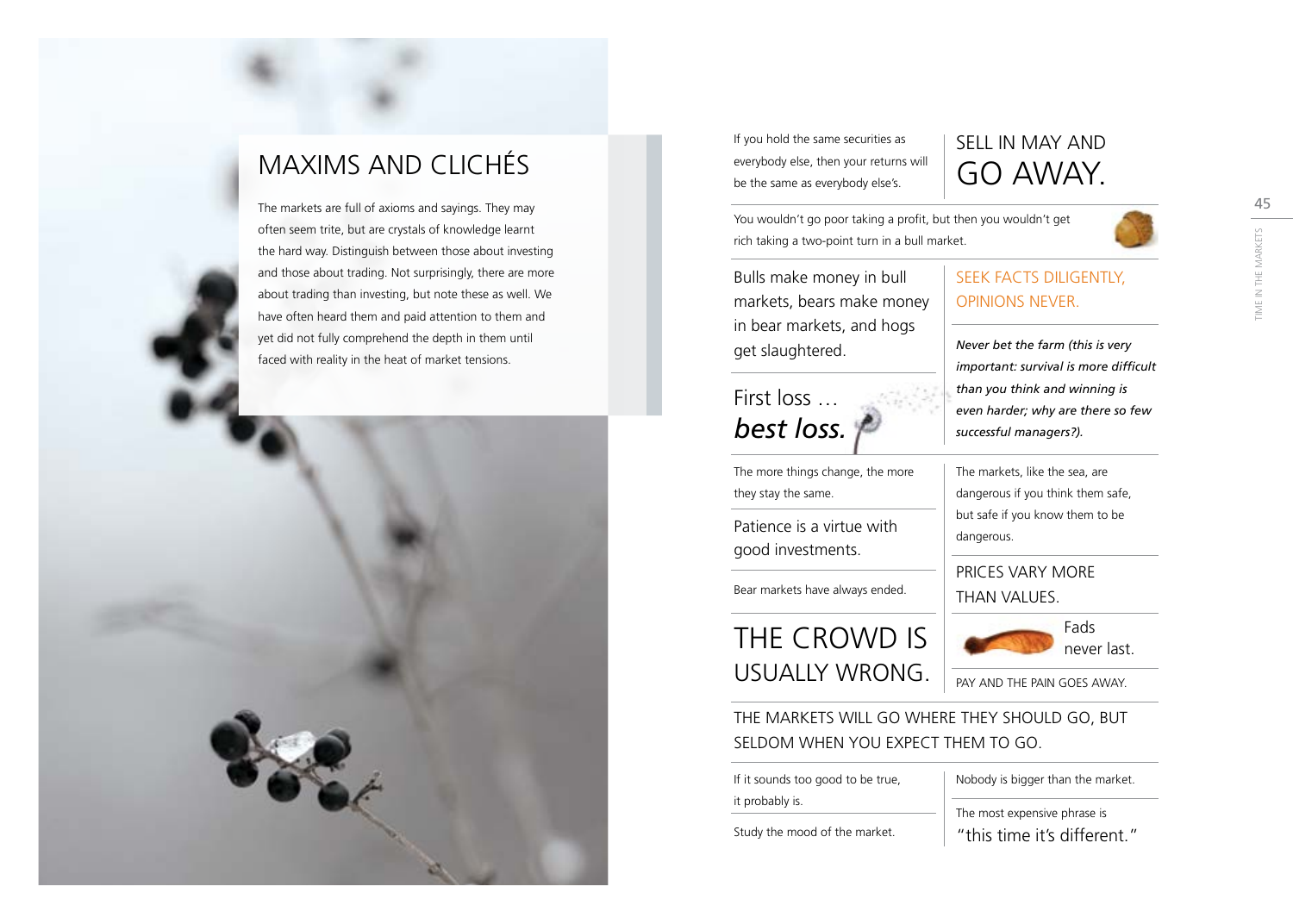#### **ARE WE O VER REGULATE D?**

46 There is some evidence to support the view that the Great Depression was a series and a series of the punishment for serious offences (not meaningless misdemeanours) will be far a series a series of the series of the se I started off believing that all regulation is bad. I have since modified my beliefs. result of the laissez faire policies of the then US Secretary of the Treasury, Andrew Mellon. And with the abuse that certain people still impose on the unsuspecting public I believe there is need for some regulation.

However, I strongly believe that too much regulation is worse, far worse, than no regulation at all. With no regulation the general public soon learns "caveat emptor" and word of mouth makes people cautious. With regulation, people are lulled into a false sense of security: " If it is regulated, I must be getting a fair deal." Not so. The number of abuses goes on and increases even as the regulators pump out more regulations.

We are seeing a glut of regulation and I am convinced that it does more harm than good. Who is, in fact, regulating the regulators? There is no measure of their efficiency or destruction.

There is promotion of regulation from government because they seem to be doing something good and it is measurable in terms of numbers of statutes and other readily available statistics. It is also employment-friendly in that it creates jobs in government, in law and in the private sector, which needs to demonstrate compliance.

The burden on small businesses can be acute and therefore large business endorses regulation, not just because it wants to be a good citizen, but because there is no better anti-competitive practice than the cost burden of meeting the regulators' requirements. There is plenty of evidence to back the belief that small businesses are the main engine of the economy. I am strongly of the opinion that over-regulation is discouraging the growth of small businesses. The cost to the economy is large.



#### What to do?

- 1. Fewer regulations and more, much more, enforcement. Meting out strict punishment for serious offences (not meaningless misdemeanours) will be far more effective than adding regulations, which have little or no impact on the crooks, who do not obey the regulations in the first place.
- Mellon. And with the abuse that certain people still impose on the unsuspecting and the marketing of the market<br>
Figure is need for some regulation.<br>
The investment community should be doing more. Reputation is important.<br> 2. The investment community should be doing more. Reputation is important. People who are known to have abused the spirit of the law (let alone the law itself) should not be employed in the industry. I have been appalled to see this obvious good practice ignored by members of the industry. USE Mellon. And with the abuse that certain people still impose on the unsuspecting the marketing crooks, who do not obey the regulations in the first place.<br>
The investment community should be doing more. Reputation is i
	- 3. The investment community should self-regulate and set standards of practice of the highest order and expel those who do not meet the required standards.

The problem is a global investment industry problem, not one specific to any one country. Despite a deluge of regulation, abuses in the industry are escalating. For example, more and more opaque products are pedalled by the trading banks to unsuspecting "investors" who do not read the fine print because they trust their brokers. Their money will soon be parted from them. Note that tiered A-rated sub-prime debt is just one of many examples.<br>I have specific reservations about the role of trading banks in the global savings

industry. An industry and a regulator that permit brokers to promote initial public offerings ( IPO's), offer research, perform portfolio management, trade for their own accounts and broke shares at privileged rates deserve what they get. And it has been so for over a hundred years in the United States. The vested interests have kept it that way, for they have too much easy money to lose.

If you are going to play this game, watch out for the 1000 kg gorilla with all the cards and access to the regulator when things turn against him and he needs to change the rules (LTCM 1 is just one example of many).

#### Expect more headlines.

#### Dave Foord

<sup>1</sup> The American company Long-Term Capital Management L.P. was a speculative hedge fund manager that used trading strategies combined with high leverage. LTCM's primary hedge fund, Long-Term Capital Portfolio L.P., failed shortly after<br>incurring billions of dollars in losses in 1998, leading to a bailout by other financial institution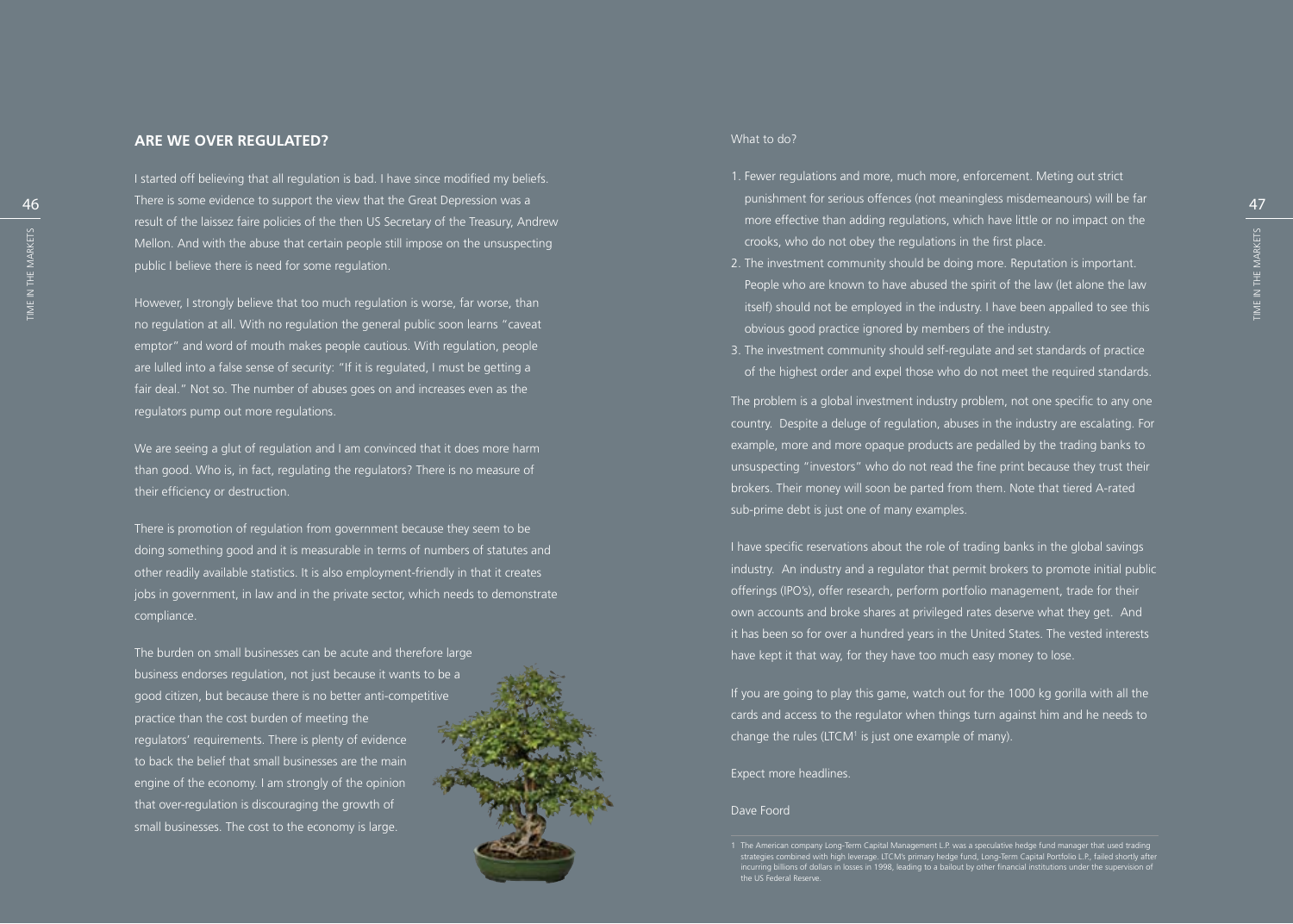48 49 Incorporated, a newly listed company, is up to nothing in particular. It issues discerning. Let's say Chancer Incorporated spends the capital raised on an asset<br>  $\frac{15}{2}$ <br>  $\frac{15}{2}$ <br>  $\frac{15}{2}$ <br>  $\frac{15}{2}$ <br>  $\frac{15}{2}$ <br>  $\frac{15}{2}$ <br>  $\frac{15}{2}$ <br>  $\frac{15}{2}$ <br>  $\frac{15}{2}$ <br>  $\frac{15}{2}$ <br>  $\frac{15}{2}$ <br>  $\frac{15}{$ We show below an example of how accounting can be manipulated. Chancer bonds at par to a set of high yield bond managers; they are apparently not that discerning. Let's say Chancer Incorporated spends the capital raised on an asset that depreciates by 30% p.a.

#### **Balance sheet:**

| Share capital             | 20  |
|---------------------------|-----|
| Bond capital              | 80  |
| Asset                     | 100 |
| Net asset value $(NAV)$ = | 20  |

Now let's say interest rates rise and credit spreads widen, such that Chancer Incorporated debt trades at 50c on the rand. Presto:

The company is insolvent (using historic cost accounting) and has been made to look great by the new accounting rules of mark to market. Which is correct? The answer will depend on the future cash flows that occur.

It is indeed a travesty of the accounting frameworks that corporate earnings numbers are not reliable. Yet it is this very fact that presents opportunity to the intelligent investor.

**Solution:** do your homework, understand the drivers of earnings, estimate the earnings beyond the market's time frame knowing that you will be wrong, but put in controls to protect against being too wrong. Use probabilities. Think outside the box. Use your judgement to guess better than the rest. Remember that very few market participants even try to guess.

Get to understand the difference in earnings quality. Volume increases in turnover are more valuable to bottom line earnings growth than cost savings.

This will improve your investment results, but it is not a guaranteed formula. You need to be aware and thinking.

#### **Balance sheet (one year later):**

| Share capital      | 20 |                                      |
|--------------------|----|--------------------------------------|
| Bond capital       | 40 | (80 marked to market)                |
| Equity adjustments | 10 | (net mark to market gain of 40       |
|                    |    | less depreciation of 30)             |
| Asset              | 70 | (depreciated by 30%)                 |
| $NAV =$            | 30 | (note that NAV has increased by 50%) |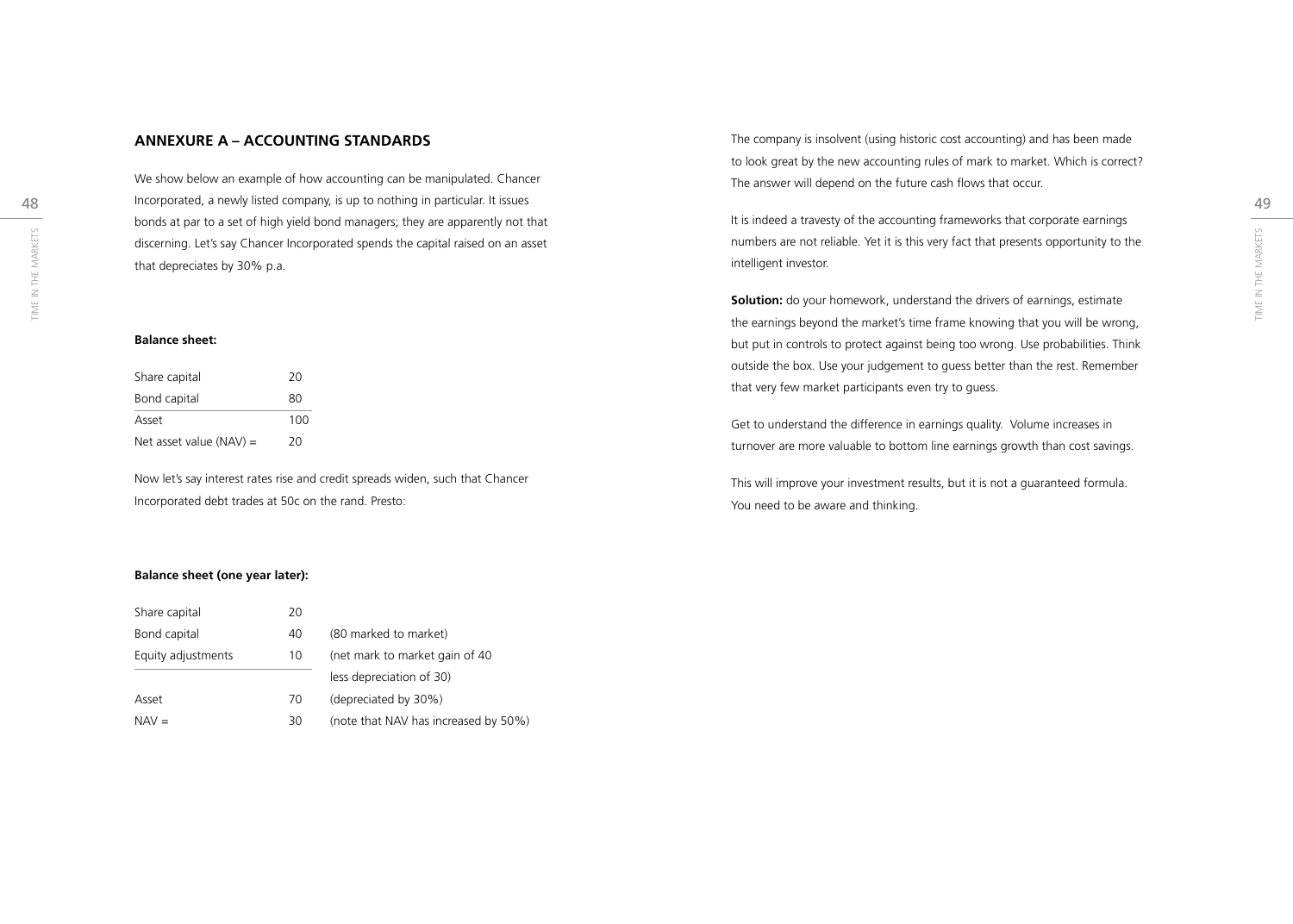#### **Annexure B – Compo u nd Interest**

50 50 51 retirement at age 20 and ceases annual contributions at age 29 (after  $\frac{1}{21}$   $\frac{2.1}{2.1}$   $\frac{2.1}{2.2}$   $\frac{2.2}{2.2}$ Contributions. Both twins' contributions remain at R1 per year throughout the<br>
Example in the market of their contributions.<br>
The market S Time in the market of return of 11.35% per annum.<br>
The market of the market of re Assume that there are identical twins, A and B. A commences saving for contributing for 10 years). B commences saving at age 30, without ceasing contributions. Both twins' contributions remain at R1 per year throughout the lengths of their contributions.

In **Scenario 1**, we assume a nominal rate of return of 11.35% per annum. Despite A's cessation of contributions after age 29, A's wealth will be double B's at age 60.

In **Scenario 2**, we introduce inflation and consequently the ability of each twin to contribute proportionately more each year assuming their salaries rise by inflation and their contribution rates remain the same. In this scenario we assume a real rate of return of 5% per annum. B's wealth only overtakes that of his twin A when they reach the end of their 49th year.

|                 | <b>SCENARIO 1</b>  |                  |
|-----------------|--------------------|------------------|
| Age             | A's wealth         | B's wealth       |
|                 | (Rands)            | (Rands)          |
| 20              | 1.0                |                  |
| 21              | 2.1                |                  |
| 22              | 3.4                |                  |
| 23              | $\overline{4.7}$   |                  |
| 24              | 6.3                |                  |
| 25              | 8.0                |                  |
| 26              | 9.9                |                  |
| 27              | 12.0               |                  |
| 28              | 14.4               |                  |
| 29              | 17.0               |                  |
| 30              | 18.9               | 1.0              |
| 31              | 21.1               | 2.1              |
| 32              | 23.5               | 3.4              |
| 33              | 26.1               | 4.7              |
| 34              | 29.1               | 6.3              |
| 35              | 32.4               | 8.0              |
| 36              | 36.1               | 9.9              |
| 37              | 40.2               | 12.0             |
| 38              | $\frac{44.8}{ }$   | 14.4             |
| 39              | 49.8               | 17.0             |
| 40              | 55.5               | <u>19.9</u>      |
| 41              | 61.8               | 23.3             |
| 42              | 68.8               | 26.8             |
| 43              | 76.6               | 30.9             |
| 44              | 85.3               | 35.4             |
| 45              | 95.0               | $\frac{40.4}{4}$ |
| 46              | 105.8              | 46.0             |
| 47              | 117.8              | 52.2             |
| 48              | $1\overline{31.1}$ | 59.1             |
| 49              | 146.0              | 66.8             |
| 50              | 162.6              | 75.4             |
| 51              | 181.1              | 85.0             |
| 52              | 201.6              | 95.6             |
| 53              | 224.5              | 107.5            |
| $5\overline{4}$ | 250.0              | 120.7            |
| 55              | 278.3              | 135.4            |
| 56              | 309.9              | 151.8            |
| 57              | 345.1              | 170.0            |
| 58              | 384.3              | 190.3            |
| 59              | 427.9              | 212.9            |
| 60              | 476.4              | 238.0            |
|                 |                    |                  |

#### **Scenario 2** Age A's wealth<br>(Rands) B's wealth<br>(Rands) 20 1.0  $\overline{21}$   $\overline{2.2}$ 22 3.6 23 5.2  $\overline{24}$  7.0  $\begin{array}{|c|c|}\n\hline\n25 & 9.2 \\
\hline\n26 & 11.7 \\
\hline\n27 & 14.5 \\
\hline\n\end{array}$  $11.7$ 14.5 28 17.8  $21.6$ 30 24.0 1.9 31 26.8 4.0 32 29.8 6.6<br>33 33.2 9.6 33 33.2 9.6 34 37.0 13.0 35 41.1 17.0 36 45.8 21.6<br>37 51.0 26.9 37 51.0 26.9  $\begin{array}{|c|c|c|}\hline \rule{0pt}{2.5ex}\rule{0pt}{2.5ex} \frac{38}{39} & \rule{0pt}{2.5ex} & \rule{0pt}{2.5ex} & \rule{0pt}{2.5ex} & \rule{0pt}{2.5ex} & \rule{0pt}{2.5ex} & \rule{0pt}{2.5ex} & \rule{0pt}{2.5ex} & \rule{0pt}{2.5ex} & \rule{0pt}{2.5ex} & \rule{0pt}{2.5ex} & \rule{0pt}{2.5ex} & \rule{0pt}{2.5ex} & \rule{0pt}{2.5ex} & \rule{0pt}{2.5ex} & \rule{0pt}{$ 63.3 40.0 70.4 47.9 41 78.4 57.0 42 87.3 67.3 43 97.2 79.1 44 108.3 92.5 45 120.6 107.6<br>46 134.3 124.8 134.3 124.8 47 149.5 144.2 48 166.5 166.2<br>49 185.4 191.0 185.4 191.0 50 206.4 219.1 51 229.8 250.7 52 255.9 286.3<br>53 284.9 326.4 53 284.9 326.4<br>54 317.3 371.6 54 317.3 371.6<br>55 353.3 422.4<br>56 393.4 479.5 55 353.3 422.4 56 393.4 479.5 57 438.1 543.6 58 487.8 615.7 59 543.1 696.6 60 604.8 787.4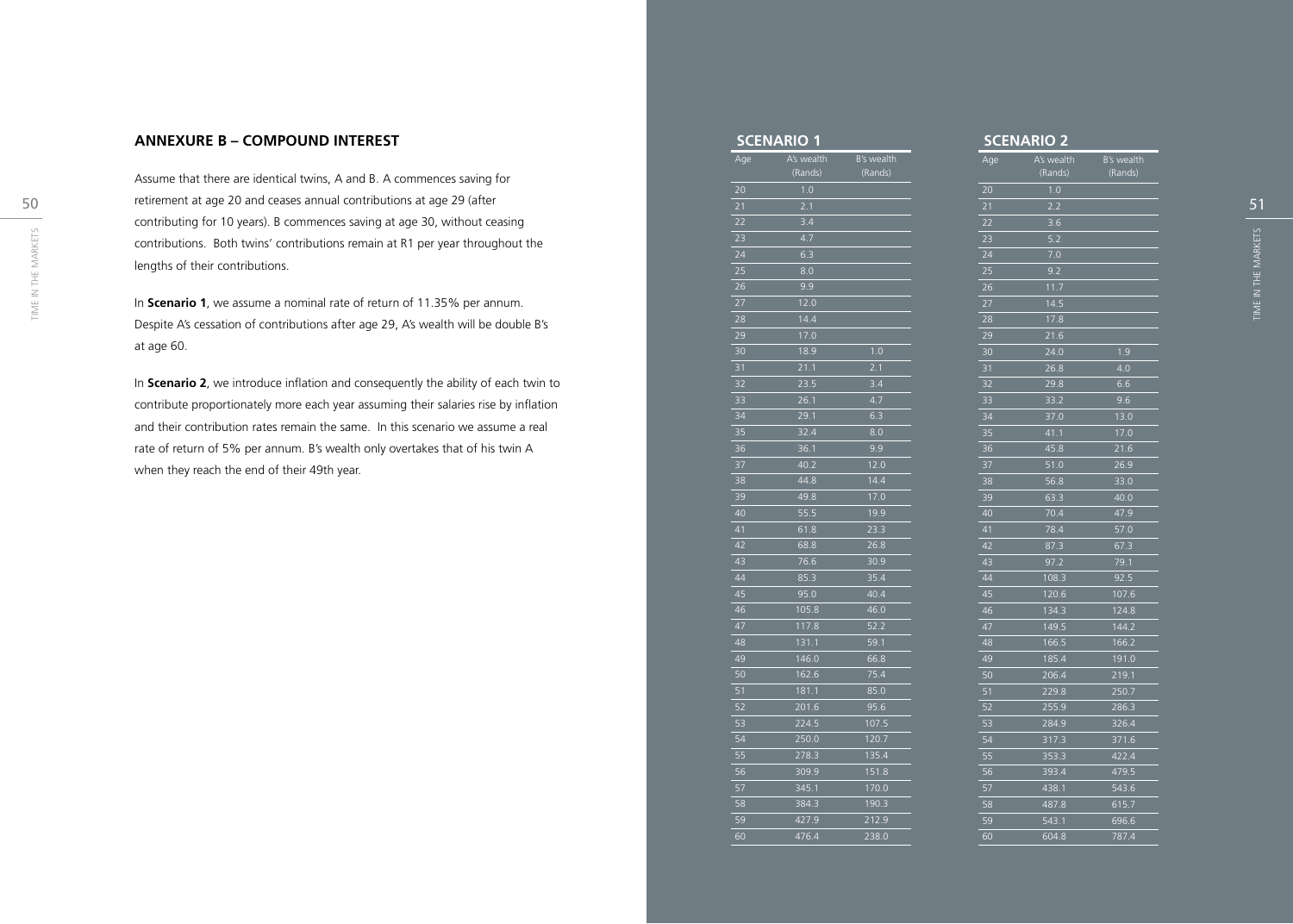## 53Time in the marketS

### <span id="page-26-0"></span>Recommended Reading

Reminiscences of a Stock Operator, Edwin Lefèvre

Classics, An Investor's Anthology, Volumes I & II, Charles Ellis &

BILL GROSS ON INVESTING, and James Verting Bill Gross

Capital, The Story of Long-Term Investment Excellence,

#### Charles Ellis

| THE INTELLIGENT<br>INVESTOR,<br>Benjamin Graham | THE AGE OF<br>TURBULENCE,<br>Alan Greenspan           |
|-------------------------------------------------|-------------------------------------------------------|
| FOOLED BY RANDOMNESS,<br>Nassim Nicholas Taleb  | A TREATISE ON<br>PROBABILITY,<br>John Maynard Keynes  |
| AGAINST THE GODS,<br>Peter L. Bernstein         | SECURITY ANALYSIS,<br>Benjamin Graham & David<br>Dodd |

"THE REALIST'S CREED," an article by Howard Marks of Oaktree



Employ your time in improving yourself by other men's writings, so that you shall gain easily WHAT OTHERS HAVE LABOURED HARD FOR." Socrates (reputedly)